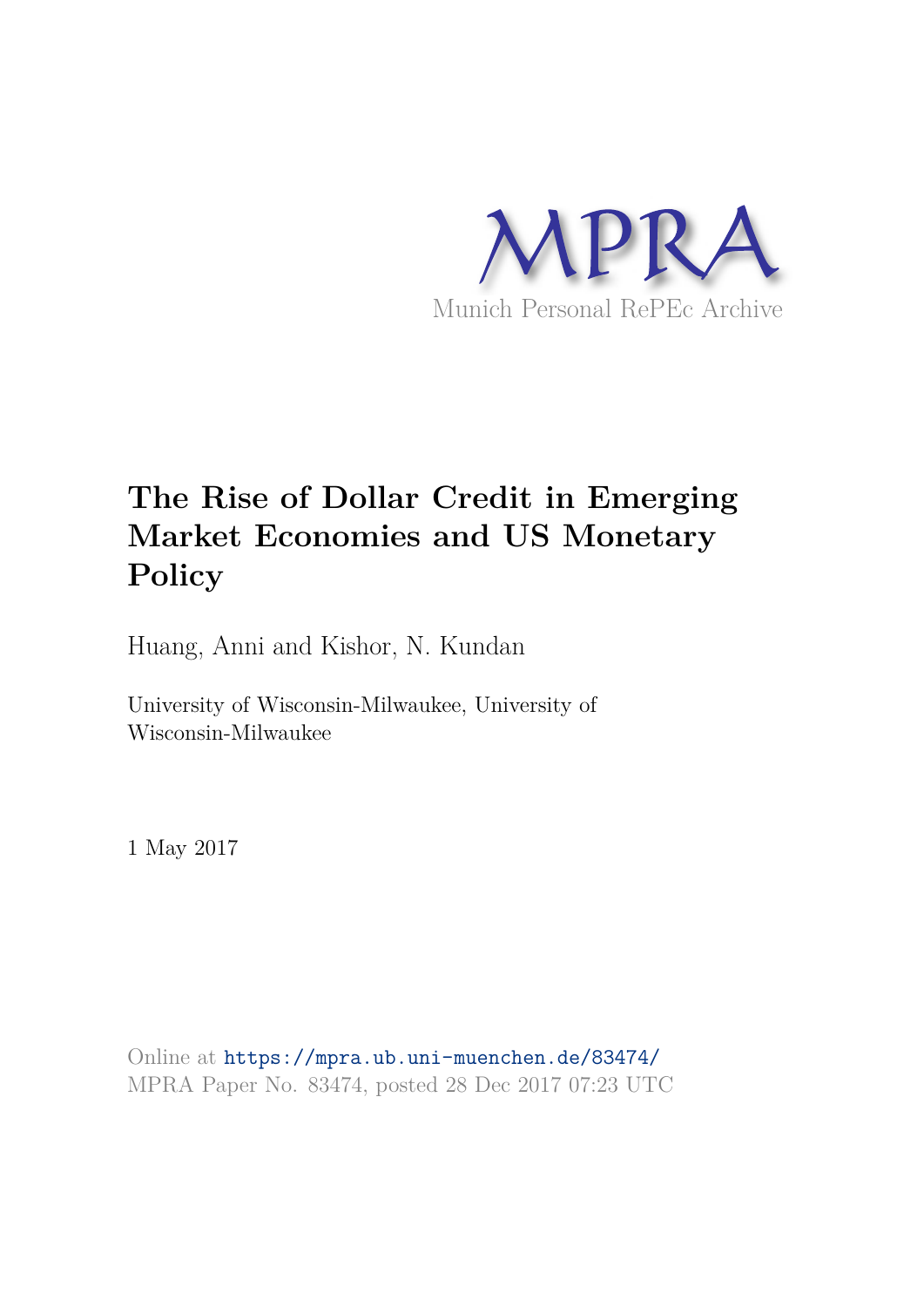# The Rise of Dollar Credit in Emerging Market Economies and US Monetary Policy

Anni Huang<sup>∗</sup> N. Kundan Kishor†

#### Abstract

This paper examines the hypothesis that the boom in dollar credit in the emerging market economies is associated with excessively low interest rate in the US. For this purpose, we use a multivariate correlated unobserved component model that allows for correlation between shocks to dollar credit, interest rates and dollar index both in the short-run and in the long-run. In addition, it also provides us a quantitative estimate of the permanent and transitory movements in dollar credit in emerging markets, US interest rate and the dollar index. The results from this model do suggest that a temporary decline in interest rate and dollar index below their long-run levels are associated with an increase in dollar credit with a very high degree of negative correlation. The estimate of the cyclical component of the dollar credit in emerging market from our model captures the recent boom and bust in this market and compares favorably to a univariate trend-cycle decomposition benchmark.

Keywords: Dollar Credit, Emerging Market Economies, Monetary Policy Spillover, Trend-Cycle Decomposition, State-Space Model, Kalman Filter JEL classification: E32, E51, E58, F32, F34, F36, G15

<sup>∗</sup>Department of Economics, University of Wisconsin–Milwaukee, PO Box 413, Bolton 831, Milwaukee, WI 53211, USA. E-mail: huanga@uwm.edu.

<sup>†</sup>Department of Economics, University of Wisconsin–Milwaukee, PO Box 413, Bolton 822, Milwaukee, WI 53211, USA. E-mail: kishor@uwm.edu.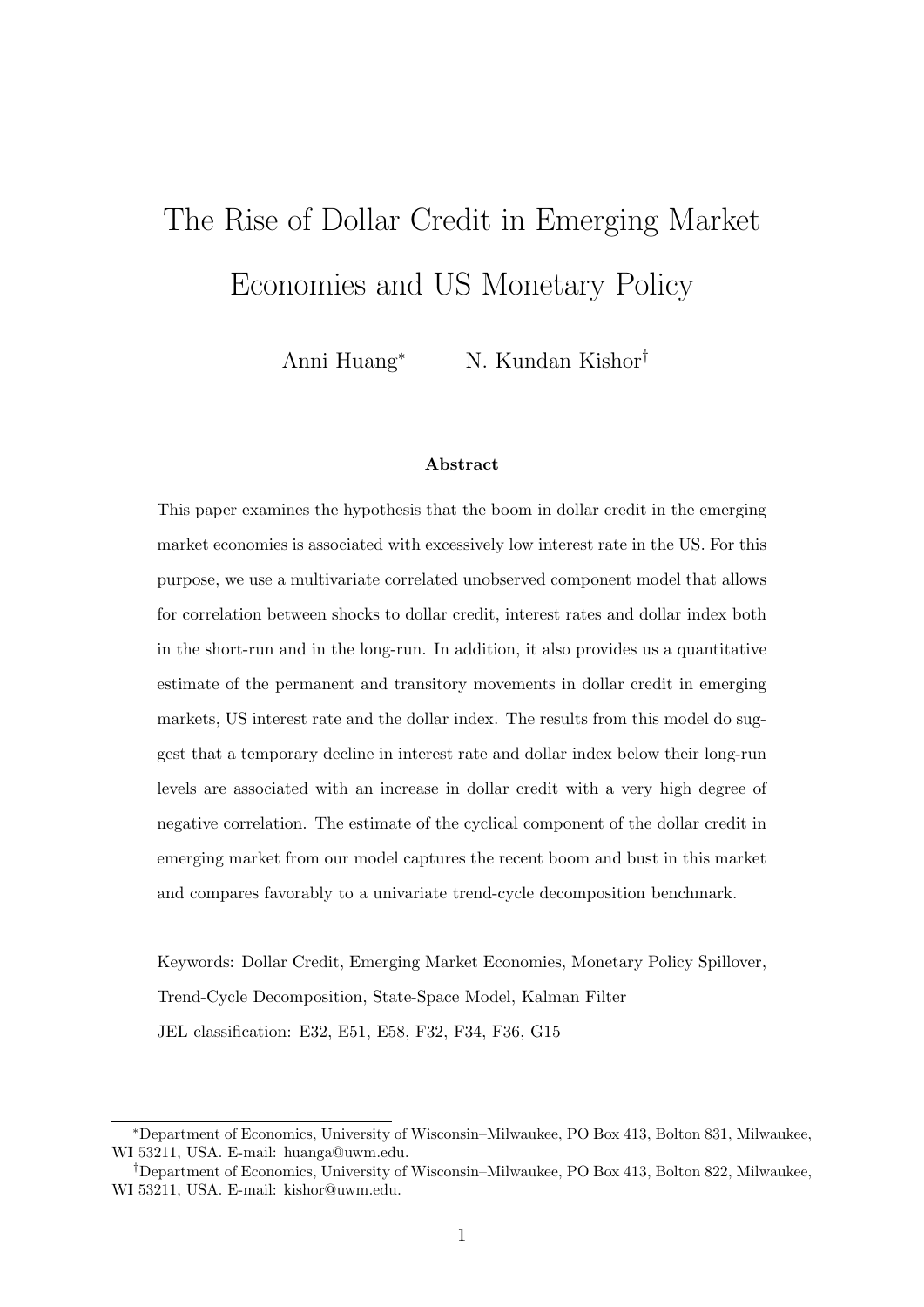# 1 Introduction

The surge of dollar credit in the emerging market economies (EMEs henceforth) has drawn close attention from the international financial market participants and the policymakers due to its potential role in the monetary and financial stability of the global economy. The data from the Bank of International Settlements (BIS) shows that the outstanding US dollar credit to non-bank borrowers in the EMEs has risen from 1.69 trillion dollar in 2008Q4 to 3.25 trillion dollar in 2015Q4. The cyclical nature of EME dollar  $\mathrm{credit}^1$  could also amplify the overall credit condition in the domestic economy and increase the vulnerability of these the EMEs in dealing with negative economic shocks. For example, during the expansionary phase, the dollar credit floods into the EMEs, which raises the challenge to stabilize the domestic monetary base. In the contractionary phase, the dramatic outflow of dollar credit also creates difficulty to stabilize the exchange rate and asset prices (Avdjiev et al., 2012). This was very evident during the 'taper tantrum' of 2013. On the other hand, however, it has also been argued that the increasing role of dollar credit in the EMEs may signify a more integrated global financial market and a greater degree of risk sharing across different countries.

The growing academic interest in the literature on examining the dollar credit in the EMEs has also coincided with the recent emphasis on the role of US monetary policy in boosting global liquidity. Global liquidity refers to the global factor that drives cross-border spillover in financial conditions and credit growth. Shin (2013) proposes two phases of global liquidity after the Millennium. The first phase of global liquidity transmission (2002-2008) is more associated in form of bank loans through global banking system. The international bond market gradually took over the share of bank loans in the second phase of global liquidity transmission starting in 2009. Since then, the large

<sup>1</sup>EME dollar credit in this paper refers to the outstanding dollar credit to non-bank borrowers in emerging market economies. It is composed of credit extended by all lenders: banks and non-bank creditors, from foreign and domestic sources. Specifically, it is composed of loans extended by banks and purchases of debt securities by both banks and by non-banks (as proxied by issues of debt securities). Based on the guide to use BIS global liquidity indicators, emerging market economies refers to the countries including Argentina, Brazil, Chile, China, the Czech Republic, Hong Kong, Hungary, India, Indonesia, Korea, Poland, Russia, South Africa, Thailand, Turkey, Malaysia, Mexico, Saudi Arabia, and Singapore.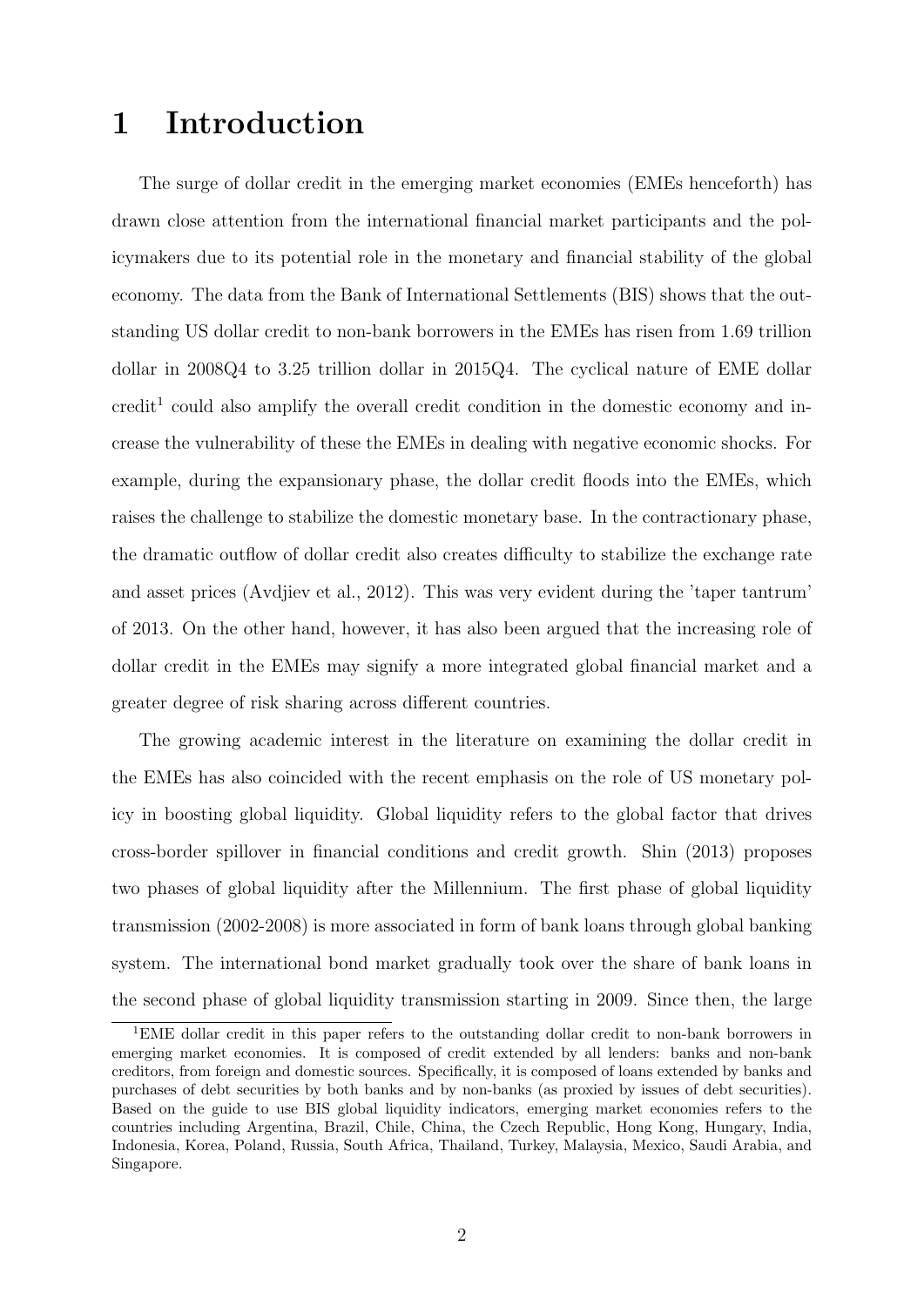scale of bond purchases as a result of of Quantitative Easing (QE) programs had led to the portfolio re-balancing  $effect^2$  in the international bond market. A few papers and policy studies have provided narrative evidence (Borio, et al. 2011; McCauley, et al., 2015) in support of the hypothesis that the abundance of global liquidity was one of the causes of the boom of the dollar credit in the EMEs.

Although much attention has been given to the rise of dollar credit and its apparent relationship with US monetary policy and the valuation of the US dollar, not much work has been done to systematically disentangle the short-run and the long-run relationships among these variables. It is perfectly plausible to think that the short-run relationship between dollar credit in emerging markets and the stance of monetary policy in the US may be very different from its long-run relationship. The long-run dollar credit in the emerging market may be driven more by its long-run absorptive capacity instead of the short-run increase in liquidity or the weakness of the US dollar. Therefore, it is very important to decompose the overall EME dollar credit and isolate the cyclical variations from its long-term trend, by taking into account the information on US interest rate and the dollar valuation. In addition to estimating the short-run and the long-run correlation between the shocks to each series, this approach will also yield us a quantitative estimate of how big the cyclical component in dollar credit was at different points in time during the last few years.

To examine the long-run and short-run relationship among these variables, we propose to use a correlated multivariate unobserved component (UC hereafter) model which is a multivariate counterpart of the correlated univariate UC model as outlined in Morley, Nelson and Zivot (2003).<sup>3</sup> This model allows us to decompose the movements in dollar credit, interest rate and dollar index<sup>4</sup> into a slow-moving trend component and a cyclical component simultaneously. The slow-moving trend captures the long-run evolution of

<sup>2</sup>The portfolio re-balancing effect in this context means when the Fed purchases bonds from the investors, the investors need to purchase additional bonds from somewhere else, for instance, emerging market economies, if they want to maintain the original weights on different asset classes.

<sup>3</sup>Multivariate correlated unobserved component model has also been applied in other context. See for example, Sinclair (2009), Morley (2007), Bhatt and Kishor (2016) among others.

<sup>4</sup>Dollar index refers to the broad trade-weighted US dollar index. This variable is a proxy of the dollar valuation against other currencies.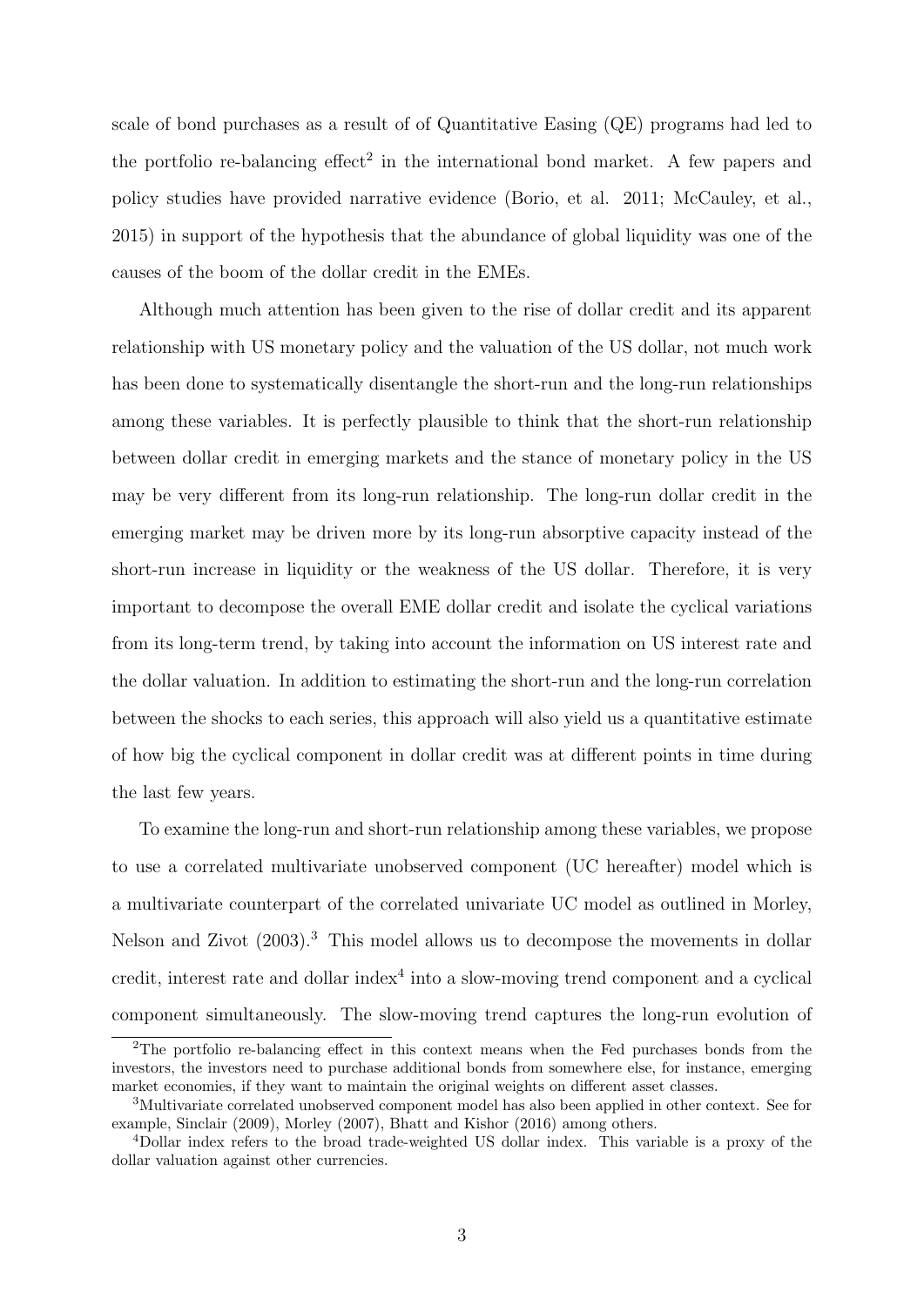these variables and the cyclical component captures the short-run movements. This model allows us to not only estimate the permanent and transitory movements, but also provides us a measure of correlation of the long-run movements and the short-run movements among dollar credit, interest rate and dollar index.<sup>5</sup> For example, if the recent narrative about the role of exceptionally low interest rate in boosting EME dollar credit is correct, then we would observe a negative correlation between the shock to the transitory component of dollar credit and the shock to transitory component of the US interest rate. To take into account the zero lower bound problem associated with the federal funds rate and the short-term interest rate in the recent time period, we use the shadow interest rate as proposed by Wu and Xia (2016) as a proxy for US monetary policy stance. The shadow interest rate takes into account the impact of unconventional monetary policy on interest rate and unlike the federal funds rate, is allowed to fall below zero.

To understand the intuition behind the structure of our model, one could think of the credit activities in the EMEs as a form of international investment. From the investors' perspective, the return of lending dollar in the EMEs depends on the interest rate paid from these credit instruments. The US interest rate, the risk-free rate in the international credit market, is a major factor in pricing the interest rates on the international bank loans and the corporate bond yields. From the EME borrowers' perspective, the dollar valuation in the currency market is also critical in determining their real external debt burden, besides the US monetary policy rate. The expectation of domestic currency appreciation will lower the expected external debt burden in the future and vice versa. To summarize, we can think of this three-variable dynamic system as the application of interest rate parity in international credit activities.

We find interesting and economically meaningful results from the estimated multivariate correlated unobserved component model. The maximum likelihood estimates of our correlated multivariate UC model suggest that there is a strong negative correlation between the transitory shock to dollar credit and the transitory shock to the US interest

<sup>&</sup>lt;sup>5</sup>It should be noted at the outset that we are interested in understanding the role of external forces in dollar credit growth. Domestic factors like GDP growth may also affect the movements in dollar credit growth in the EMEs. In our set up, the dynamic behavior of trend and cycle should be able to capture some of these effects.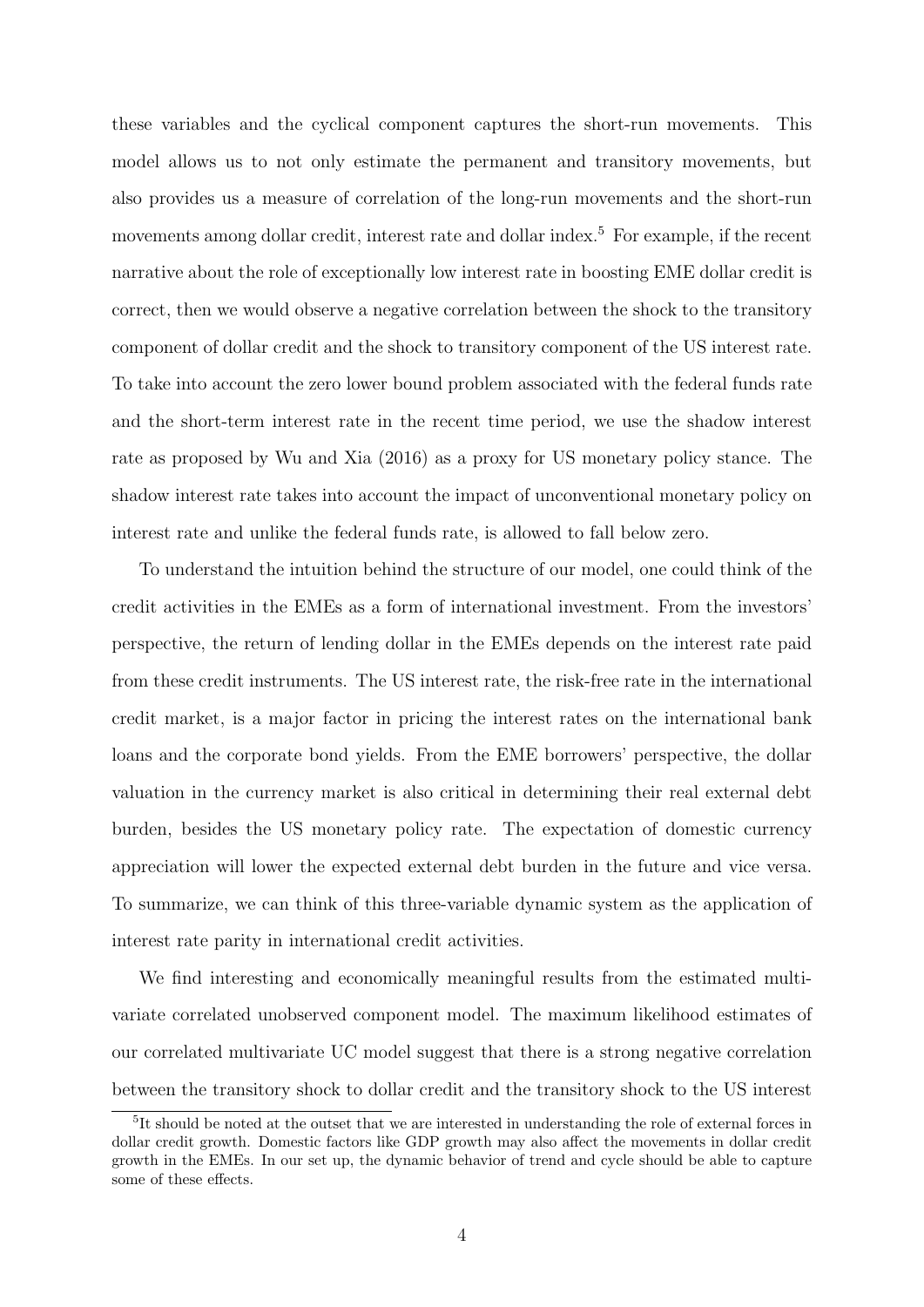rates. This suggests that a temporary decline in interest rate below its long-run level is associated with an increase in dollar credit above its long-run level. We also find a very high negative correlation between the transitory shocks to dollar credit and the transitory shocks to the dollar index, implying an appreciation of US dollar is associated with a decline in dollar credit in the EMEs in the short-run. These results support the anecdotal and narrative evidence on the strong relationship between dollar credit and the US interest rates and also between dollar credit and the strength of the US dollar. We also find that the trend-cycle decomposition of EME dollar credit from our multivariate correlated unobserved component model captures the recent boom and bust behavior and compares favorably to a univariate trend-cycle decomposition benchmark. In particular, our results suggest that the dollar credit before the taper tantrum was 10% above its long-run trend in the emerging market economies.

The rest of the paper is structured as follows. The second section provides a literature review about global liquidity transmission and discusses the associated monetary policy spillover effect. The third section introduces the data used in this study and the setup of the correlated multivariate UC model. The fourth section interprets and presents the results from the model. The last section concludes the paper.

### 2 Literature Review

The literature on dollar credit in the EMEs is nascent. Few papers have tried to address this issue from different perspectives. In understanding the phenomenon that dollar credit outside the US behaves differently from the US domestic dollar credit, Borio, McCauley and McGuire (2011) take a look at the recent behavior of international credit and associate it with the overall credit conditions. Their descriptive analysis reveals the fact that US dollar credit in some countries has been outgrowing the overall credit during the credit booms. A formal analysis later on from Avdjiev, McCauley and McGuire (2012) regresses the cross-sectional change in credit-to-GDP ratio on the change in international credit during the credit boom phase (2002-2008) and regresses the credit growth in the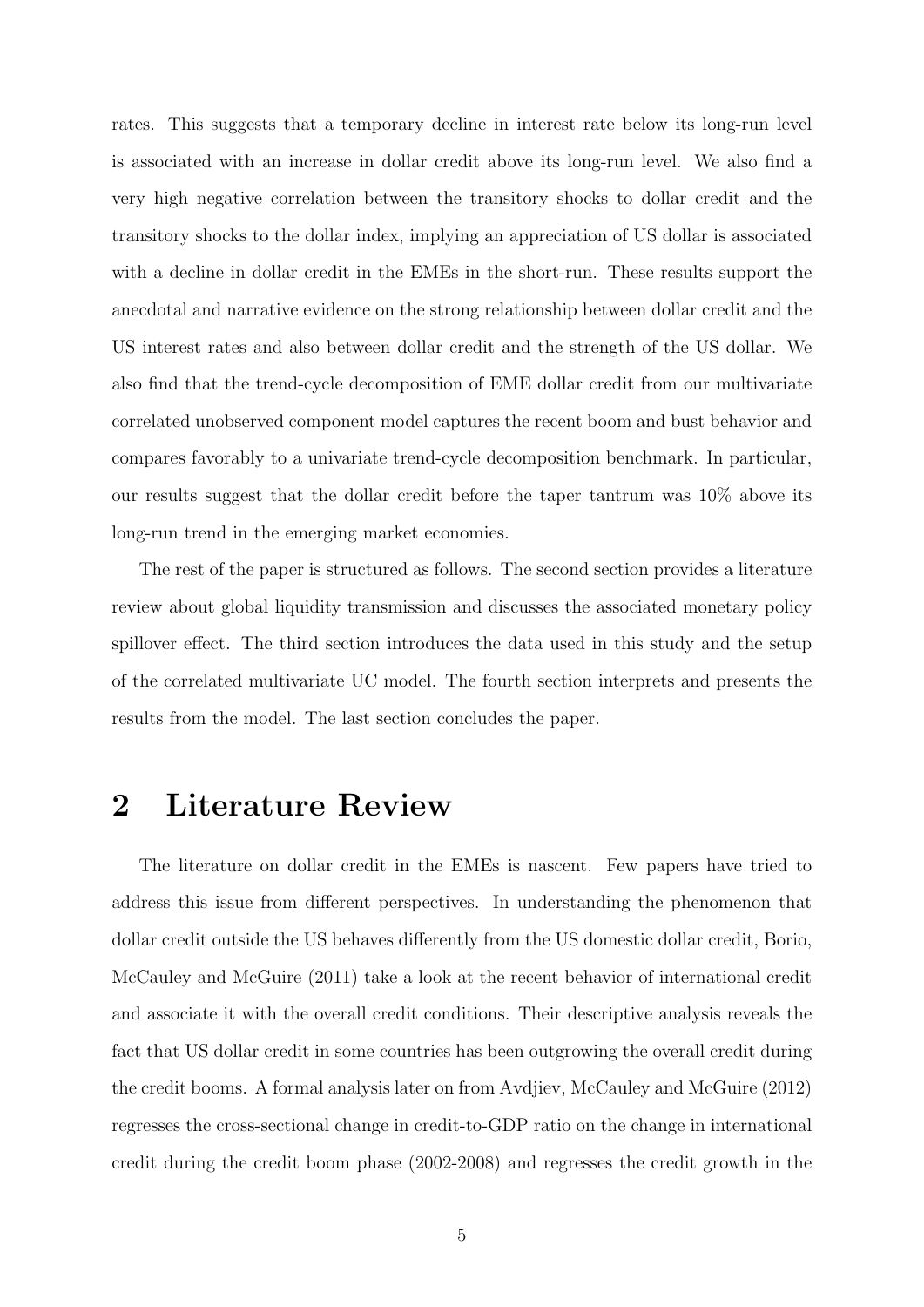EMEs on the change in international credit during the credit bust phase (2008-2011). Their results suggest that international credit amplifies the overall credit cycles in the EMEs. While in these studies, the authors often use the share of international credit in the overall credit to measure the cyclical variation of international credit, it is worthwhile to recognize that the trend of international credit and the trend of the overall credit can be driven by different underlying factors, therefore they do not need to share the common trend in the numerator and denominator. For instance, the long-term trend of international credit could be explained by the integration of international financial market, but the long-term trend of the overall credit condition may respond more to the domestic economic fundamentals. Thus without isolating the long-term trend from these two credit series, it is very difficult to perform a clean analysis about the cyclical comovement between the international credit and the overall credit condition.

Since the recent global financial crisis of 2008-2009, the outstanding US dollar credit to the non-bank borrowers in the EMEs has roughly doubled within the past seven years. The commentators associate this surge to US monetary policy spillover, mainly because of the ultra low interest rates in the US. He and McCauley (2013) survey a number of studies on the transmission of monetary policy of the major advanced economies to East Asia and conclude that policy rates, bond yields and exchange rates are three price channels in the transmission process. McCauley, McGuire and Suchko (2015) also link the US monetary policy, leverage and flow into bond funds to explain the dollar credit extended to non-US borrowers. In this paper, since our goal is to understand the behavior of the overall dollar credit condition, regardless of the credit instruments, we focus on the two price channels—interest rate and currency appreciation/depreciation, an analytical framework which can be interpreted as based upon international interest rate parity theory. <sup>6</sup>

It should be pointed out that we focus on *EME dollar credit*, a subject we believe to be ideal to study the monetary policy spillover effect in global liquidity transmission. This is because, the composition of bank loan and bond issuance depends on country-specific contexts, for instance, the regulatory emphasis of capital control. Tighter regulation on

<sup>6</sup>See the empirical model section for details.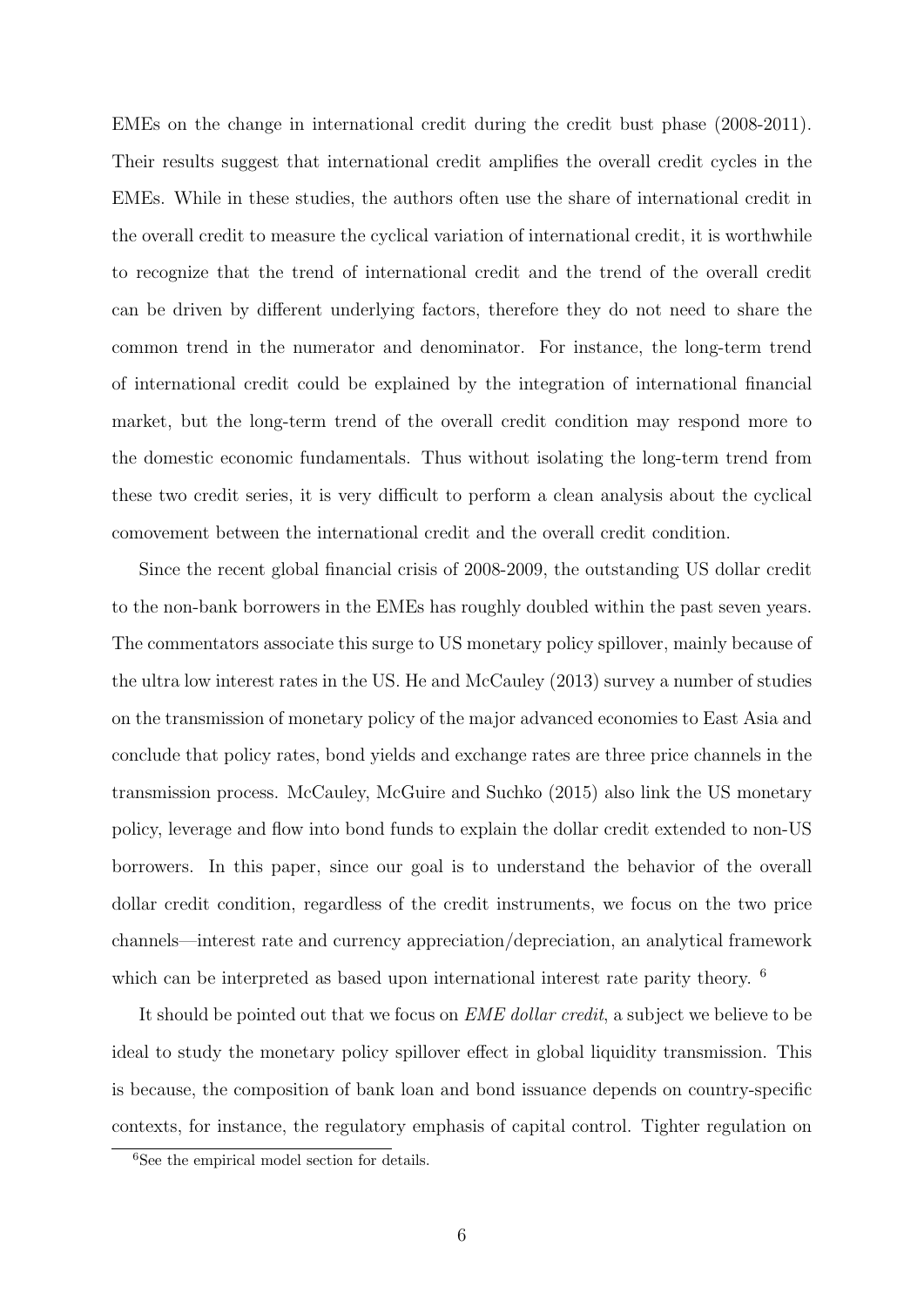international banking practice could push the domestic borrowers to issue bonds overseas and vice versa (Caballero et al., 2015). Since our goal is to understand the trend and cycle of the dollar credit in emerging market economies, we purposely ignore the credit breakdown based on types of financial instruments. Furthermore, we choose to study EME dollar credit, instead of Euro, Yen or other currency credit, is because different currency credit could be sensitive to different monetary policy rates and dollar credit dominates other currencies in the currency breakdown of international credit (Borio, et al., 2011). The last but not the least, we work with the dollar credit in the EMEs, because the dollar credit outside US may respond to factors in different ways when it comes to the EMEs compared to other advanced economies. (Borio, et al. 2011; McCauley, et al., 2015)

### 3 Data and Empirical Model

### 3.1 Data Description

Our sample period spans from the first quarter of 2000 to the last quarter of 2015. The sample period is based on data availability. Measuring dollar credit can be a challenging exercise. Fortunately, the Bank of International Settlements (BIS) website provides global liquidity indicators to measure the ease of financing in global financial markets. <sup>7</sup> Among various global credit aggregates, we use the US dollar credit to non-bank sector in the EMEs in this study. This measure aggregates all the maturities of credit instruments. The original data is measured in trillions of US dollar and we take the natural log of this series and use the log-transformed series in the model estimation.

The second variable in our exercise is US interest rate that proxies the stance of US monetary policy. The ideal candidate would have been the federal funds rate if there was not a zero lower bound (ZLB) problem. The ZLB issue arises during and after the Great Recession, as the Fed quickly lowered the federal funds rate close to zero and

<sup>7</sup>The term global liquidity is used by the BIS to mean the ease of financing in global financial markets. BIS publishes measures of global liquidity indicators. See https :  $//www.bis.org/statistics/gli.htm?m$ for details.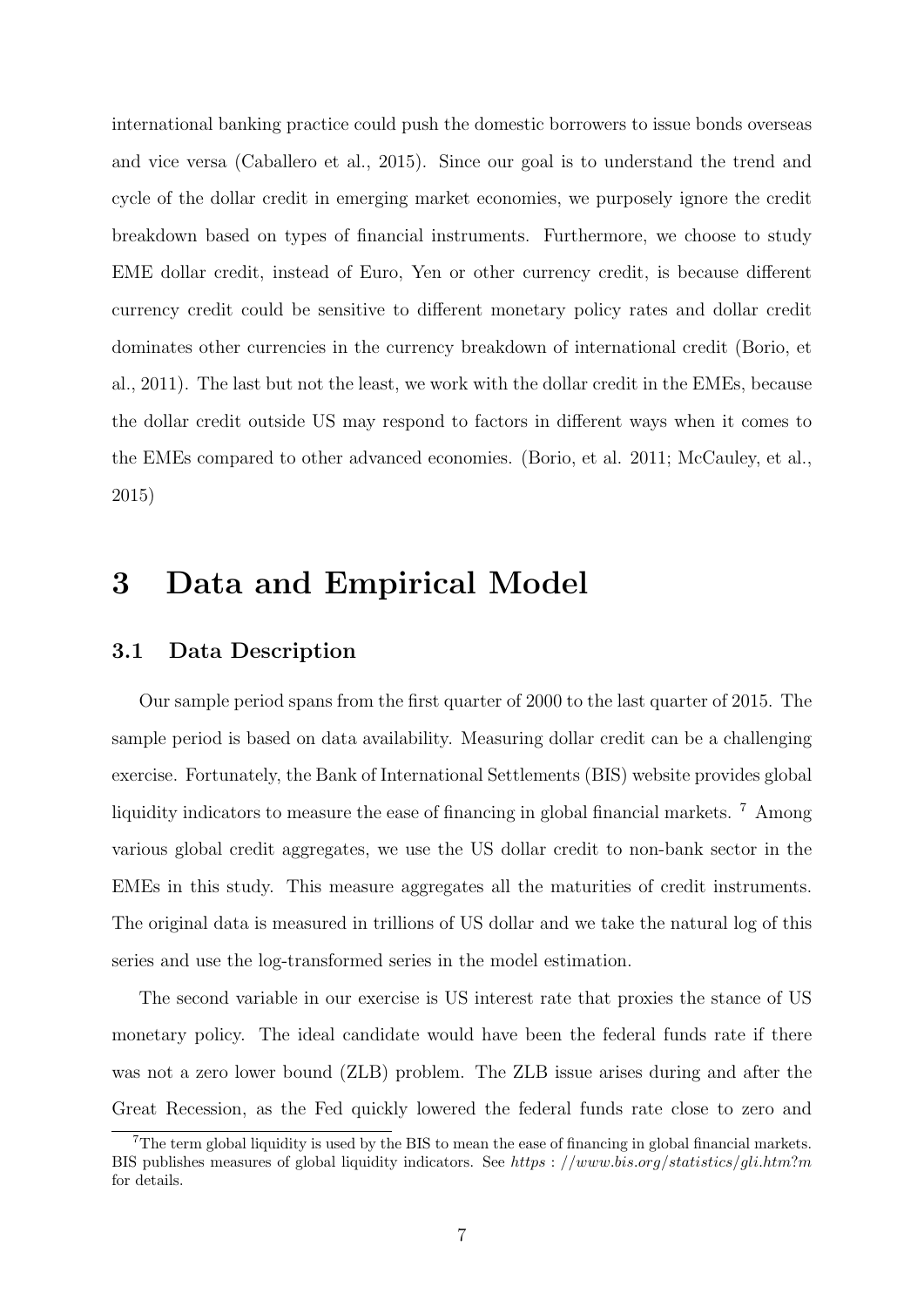also implemented the unconventional monetary policies, including large-scale purchases of financial assets from private financial corporations. These unconventional monetary policies helped inject more liquidity into the market than implied by the federal funds rate, which basically had no room to be lowered further. The overall monetary policy stance thus can not simply be captured by the variations in the federal funds rate itself.

To take this ZLB problem into account, Wu and Xia (2016) proposed to use the shadow interest rate to provide a comprehensive measure to summarize the overall stance of monetary policy while the federal funds rate stuck at the ZLB environment. The shadow interest rate measure originated from the idea in Black (1995) to price the interest rate as an option. Wu and Xia (2016) conducted an analytical approximation for the forward rate in the Shadow Rate Term Structure Model (SRTSM), by linearizing the state-space model representation of the three-factor SRTSM. Then they used the estimated parameters and decomposed three unobserved factors to compute the shadow interest rate. The likelihood ratio test could not reject the hypothesis that the parameters relating the shadow interest rate to key macroeconomic variables under the ZLB environment are the same as those that related the federal funds rate to those variables before the Great Recession. Because of its intuitive appeal, Wu and Xia (2016) shadow interest rate measure has been gaining widespread attention.  $8$ 

Because of the above mentioned reasons, we use the shadow interest rate proposed by Wu and Xia (2016) as a proxy for the Fed's overall monetary policy stance. The reason we choose to use this measure in our benchmark estimation over some alternative measures, for instance, the longer-term interest rates which suffer less from the ZLB issue, is because the term premium in the long-term interest rates could potentially contaminate the monetary policy stance. Nevertheless, we still perform a robustness test with 1-year treasury bill rate, given the fact that our dollar credit measure aggregates all the credit instruments regardless of their term to maturity. The third variable in our exercise is the US dollar exchange rate in the global currency market. We use the broad trade-weighted US dollar index to measure the dollar valuation in the currency market. The larger the

 $8$ Federal Reserve Bank of Atlanta posts Wu and Xia shadow federal funds rate on the website: https :  $//www.frbatlanta.org/cqer/research/shadow rate. as px?panel = 1$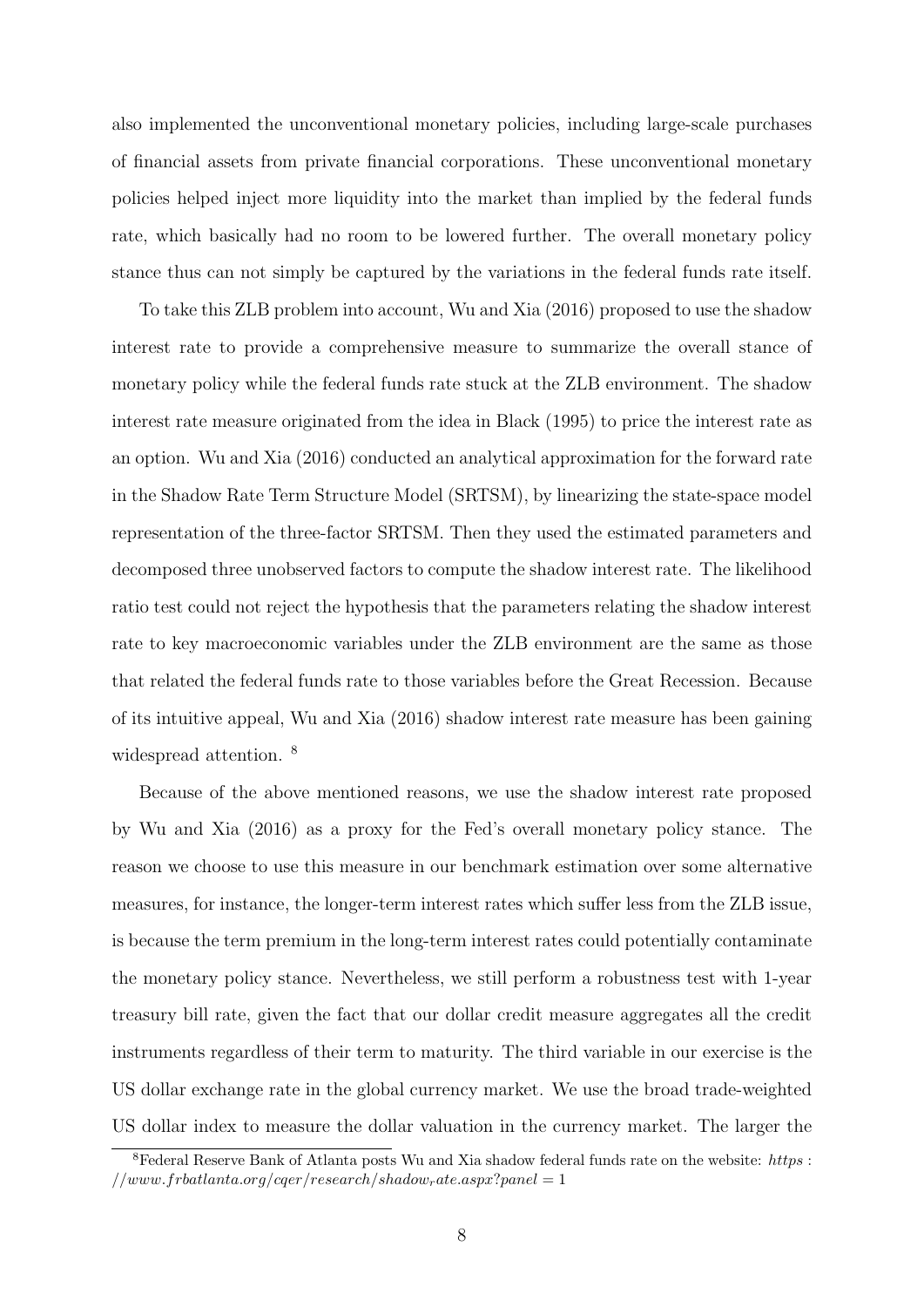index, the stronger the US dollar is, or equivalently, the more US dollar appreciates, and vice versa.

### 3.2 Empirical Model

In this paper, we use a trivariate unobserved component model to model the dynamics in EME dollar credit  $(Y_t)$ , interest rate  $(I_t)$  and dollar index  $(D_t)$ . This model is multivariate extension of the model proposed by Morley, Nelson and Zivot (2003). To understand the intuition behind the structure of our model, one could think of the credit activities in the EMEs as a form of international investment. From the investors' perspective, the return of lending dollar in the EMEs depends on the interest rate paid from these credit instruments. The US monetary policy rate, the risk-free rate in the international credit market, is a major factor in pricing the interest rates on the international bank loans and the corporate bond yields. From the EME borrowers' perspective, the dollar valuation in the currency market is also critical in determining their real external debt burden, besides the US monetary policy rate. The expectation of domestic currency appreciation will lower the expected external debt burden in the future and vice versa. To summarize, we can think of this three-variable dynamic system as the application of interest rate parity in international credit activities. Moreover, the interest rate parity has to hold in both the short-run and the long-run market equilibrium. Therefore, the dynamics of interest rate and exchange rate will provide useful information in explaining the dynamics of dollar credit in the EMEs.<sup>9</sup> Our model takes the following form:

#### EME Dollar Credit:

$$
Y_t = \tau_{yt} + c_{yt} \tag{1}
$$

$$
\tau_{yt} = \mu_y + \tau_{yt-1} + \eta_{yt}, \eta_{yt} \sim iidN(0, \sigma_{\eta y}^2)
$$
\n
$$
\tag{2}
$$

$$
c_{yt} = \phi_{1y}c_{yt-1} + \phi_{2y}c_{yt-2} + \varepsilon_{yt}, \varepsilon_{yt} \sim i\dot{d}N(0, \sigma_{\varepsilon y}^2)
$$
(3)

<sup>&</sup>lt;sup>9</sup> It can be argued that a more realistic model should also include more variables. This is a valid criticism. However, the objective of this paper is to understand the dynamic relationship between US monetary policy and dollar credit in the EMEs, therefore, in the interest of parsimony we focus on these three variables.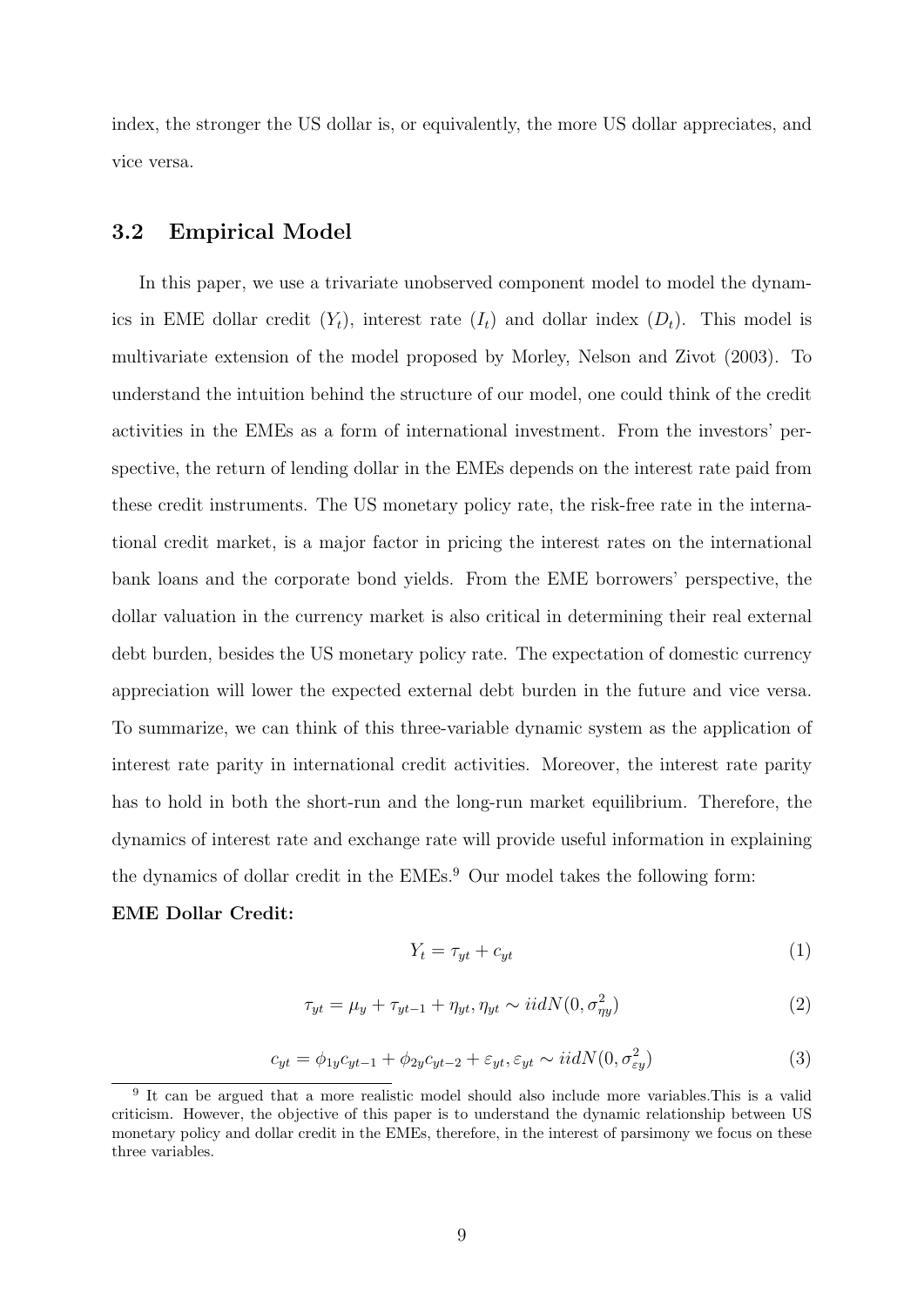Interest Rate:

$$
I_t = \tau_{it} + c_{it} \tag{4}
$$

$$
\tau_{it} = \mu_i + \tau_{it-1} + \eta_{it}, \eta_{it} \sim i i dN(0, \sigma_{\eta i}^2)
$$
\n
$$
\tag{5}
$$

$$
c_{it} = \phi_{1i}c_{it-1} + \phi_{2i}c_{it-2} + \varepsilon_{it}, \varepsilon_{it} \sim iidN(0, \sigma_{\varepsilon i}^2)
$$
(6)

Dollar Index:

$$
D_t = \tau_{dt} + c_{dt} \tag{7}
$$

$$
\tau_{dt} = \mu_d + \tau_{dt-1} + \eta_{dt}, \eta_{dt} \sim iidN(0, \sigma_{\eta d}^2)
$$
\n(8)

$$
c_{dt} = \phi_{1d}c_{dt-1} + \phi_{2d}c_{dt-2} + \varepsilon_{dt}, \varepsilon_{dt} \sim i\dot{d}N(0, \sigma_{\varepsilon d}^2)
$$
\n(9)

Each series is decomposed into a stochastic trend component  $(\tau_{jt}, i = Y, I \text{or } D)$  and a cyclical component  $(c_{jt}, i = Y, I \text{ or } D)$  implying an I(1) process for all the variables. The non-stationarity of these variables are confirmed by the unit root tests where we do not reject the null of unit root for all the variables.<sup>10</sup> We also do not impose the common trend restriction, i.e., all three variables have their own trend and cycle components and these components are allowed to have a certain degree of correlation based on the economic intuition we will discuss later. In fact, we do test for cointegration among these three variables and do not find evidence to support this for the sample period under study.

Secondly, we specify the dynamics of trend and cycle components. The cyclical component in each series is assumed to follow an AR (2) process. This assumption captures the auto correlation structures as observed in the correlogram and provides rich dynamics in the data series to enable us to identify all the parameters under the state-space model framework (Morley, Nelson and Zivot, 2003). The trend components are assumed to follow a random walk process with a drift, and as mentioned above, we do not impose a common trend among these three variables.<sup>11</sup>

Thirdly, we assume the shocks to the trend and cycle components follow a white

 $^{10}\mathrm{The}$  detailed results are not reported here for brevity. They are available upon request.

 $11$ We also explore the random walk model with drift to capture the potential shocks in the percentage changes in additional to the shocks to the levels for stochastic trend. The results do not show evidence in support of this model..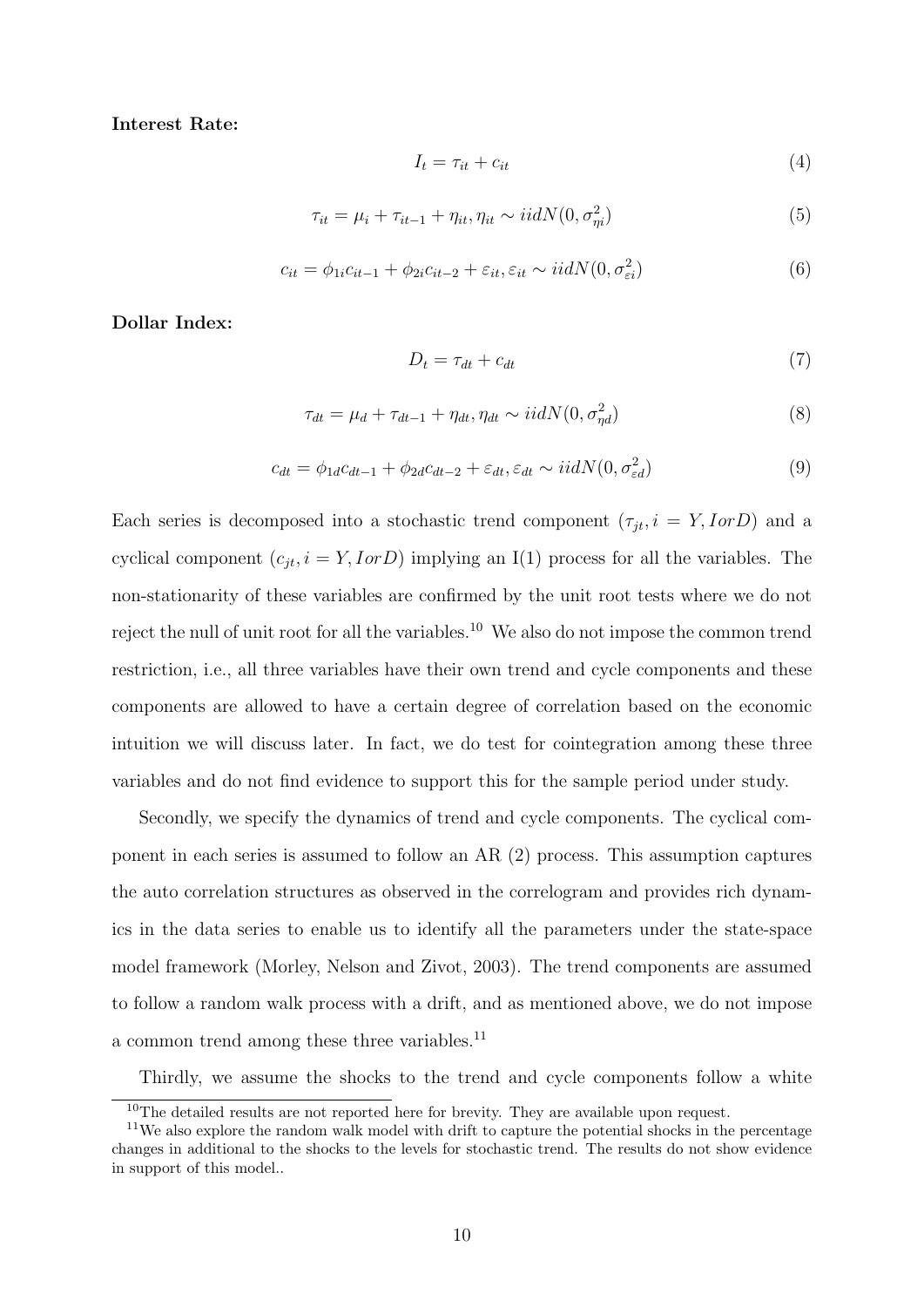noise process, but allow for non-zero cross-correlation across series. The shocks to the trend components  $(\eta_{it}, i = Y, I, or D)$  have a long-run effect on the trend because the trend is assumed to follow a random walk process. The shocks to the cyclical component  $(\varepsilon_{jt}, i = Y, \text{I} \text{ or } D)$  have a short-run effect on the cycle because the cycle follows a stationary autoregressive process with two lags. The shocks to each trend component are allowed to be correlated across each other, so are the shocks to the cyclical components. However, we impose the zero correlation between the shocks to the trend component and the shocks to the cycle component within and between series. That is to say, we assume that the shocks that generate a long-run effect are different from the shocks that generate a short-run effect. This assumption for example, isolates the monetary policy shocks, which often are considered neutral in the long term, from the productivity shocks, which has a persistent effect in the real economy.

Below is the correlated multivariate unobserved component model setup based on the previous discussion. It should be pointed out that, in the variance-covariance matrix of the shocks to the trend and cycle,  $\sigma_{nyni}$ ,  $\sigma_{nynd}$ , and  $\sigma_{nind}$  are the pairwise covariance of the shocks to the trend of EME dollar credit, monetary policy rate and dollar index.  $\sigma_{\textit{eyei}},$   $\sigma_{\textit{eyed}},$  and  $\sigma_{\textit{eied}}$  are the pairwise covariance of the shocks to the cycle of EME dollar credit, monetary policy rate and dollar index. The estimates of correlation coefficients, instead of covariances, will be reported in Table 1. We estimate the model using the classical maximum likelihood via the Kalman filter. <sup>12</sup>

<sup>12</sup>See Kim and Nelson (2000) for the details of the estimation procedure.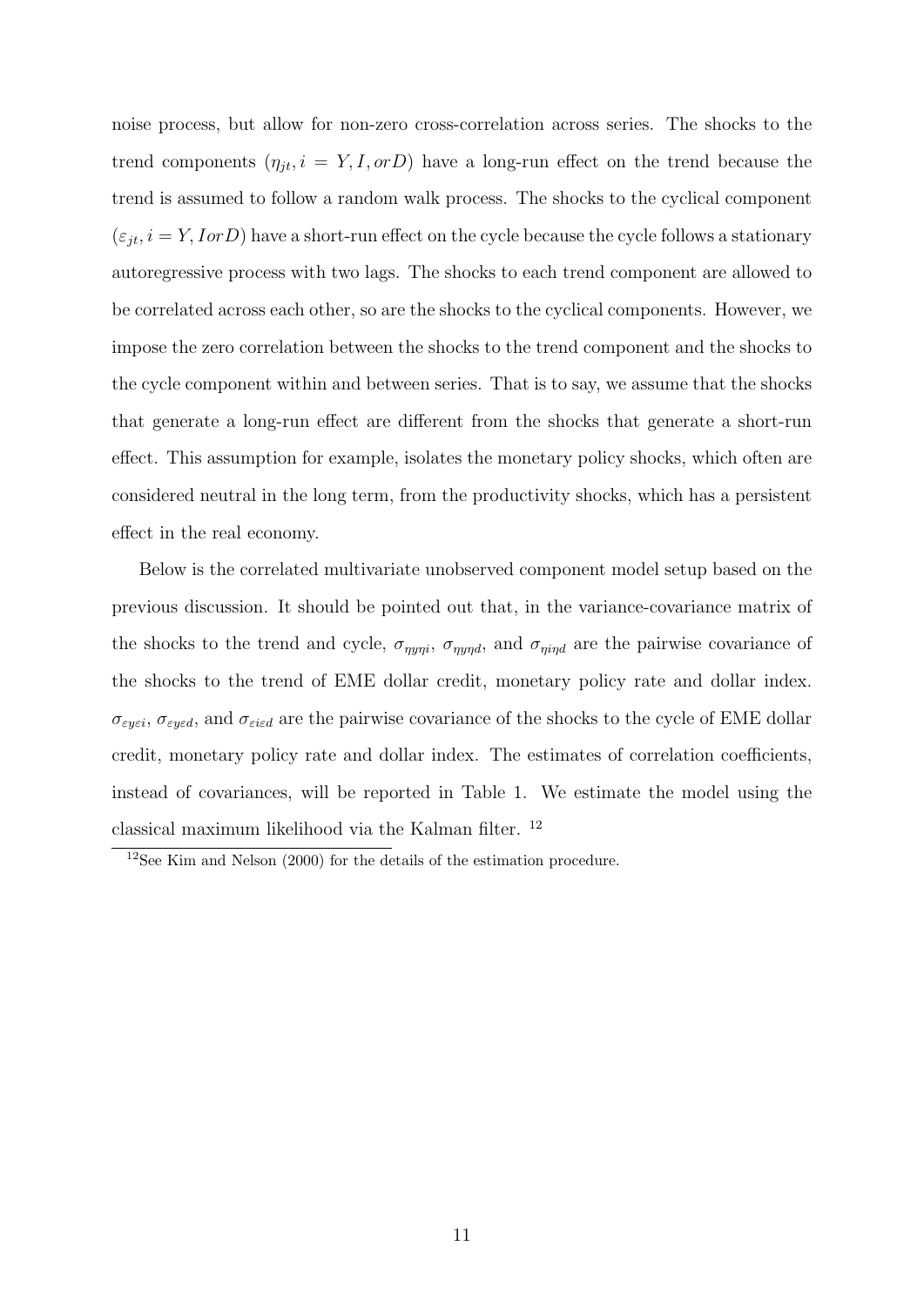### Measurement Equation:

$$
\begin{bmatrix} Y_t \\ I_t \\ D_t \end{bmatrix} = \begin{bmatrix} 1 & 1 & 0 & 0 & 0 & 0 & 0 & 0 & 0 \\ 0 & 0 & 0 & 1 & 1 & 0 & 0 & 0 & 0 \\ 0 & 0 & 0 & 0 & 0 & 1 & 1 & 0 \end{bmatrix} \begin{bmatrix} \tau_{yt} \\ c_{yt} \\ \tau_{it} \\ c_{it} \\ c_{it-1} \\ \tau_{dt} \\ \tau_{dt} \\ c_{dt-1} \end{bmatrix}
$$

### Transition Equation:

| $\tau_{yt}$                        | $\mu_y$          |     | 1        | $\overline{0}$ | $\boldsymbol{0}$ | $\overline{0}$   | $\boldsymbol{0}$ | $\boldsymbol{0}$ | $\boldsymbol{0}$ | $\boldsymbol{0}$ | 0                | $\tau_{yt-1}$ |                 | $\eta_{yt}$        |
|------------------------------------|------------------|-----|----------|----------------|------------------|------------------|------------------|------------------|------------------|------------------|------------------|---------------|-----------------|--------------------|
| $c_{yt}$                           | $\overline{0}$   |     | $\theta$ | $\phi_{1y}$    | $\phi_{2y}$      | $\theta$         | $\boldsymbol{0}$ | $\boldsymbol{0}$ | $\boldsymbol{0}$ | $\boldsymbol{0}$ | 0                | $c_{yt-1}$    |                 | $\varepsilon_{yt}$ |
| $c_{yt-1}$                         | $\overline{0}$   |     | $\theta$ | 1              | $\boldsymbol{0}$ | $\boldsymbol{0}$ | $\boldsymbol{0}$ | $\boldsymbol{0}$ | $\boldsymbol{0}$ | $\boldsymbol{0}$ | $\boldsymbol{0}$ | $c_{yt-2}$    |                 | $\boldsymbol{0}$   |
| $\tau_{it}$                        | $\mu_i$          |     | $\theta$ | $\theta$       | $\boldsymbol{0}$ | 1                | $\boldsymbol{0}$ | $\boldsymbol{0}$ | $\boldsymbol{0}$ | $\boldsymbol{0}$ | $\boldsymbol{0}$ | $\tau_{it-1}$ |                 | $\eta_{it}$        |
| $\ensuremath{\mathnormal{c}}_{it}$ | $\overline{0}$   | $+$ | $\theta$ | $\overline{0}$ | $\boldsymbol{0}$ | $\overline{0}$   | $\phi_{1i}$      | $\phi_{2i}$      | $\boldsymbol{0}$ | $\boldsymbol{0}$ | $\boldsymbol{0}$ | $c_{it-1}$    | $^{\mathrm{+}}$ | $\varepsilon_{it}$ |
| $c_{it-1}$                         | $\boldsymbol{0}$ |     | $\theta$ | $\overline{0}$ | $\overline{0}$   | $\overline{0}$   | 1                | $\boldsymbol{0}$ | $\boldsymbol{0}$ | $\boldsymbol{0}$ | 0                | $c_{it-2}$    |                 | $\boldsymbol{0}$   |
| $\tau_{dt}$                        | $\mu_d$          |     | $\theta$ | $\theta$       | $\overline{0}$   | $\theta$         | $\overline{0}$   | $\boldsymbol{0}$ | 1                | $\boldsymbol{0}$ | $\boldsymbol{0}$ | $\tau_{dt-1}$ |                 | $\eta_{dt}$        |
| $c_{dt}$                           | $\boldsymbol{0}$ |     | $\theta$ | $\theta$       | $\boldsymbol{0}$ | $\theta$         | $\boldsymbol{0}$ | $\boldsymbol{0}$ | $\boldsymbol{0}$ | $\phi_{1d}$      | $\phi_{2d}$      | $c_{dt-1}$    |                 | $\varepsilon_{dt}$ |
| $c_{dt-1}$                         | $\overline{0}$   |     | $\theta$ | $\theta$       | $\boldsymbol{0}$ | $\boldsymbol{0}$ | $\theta$         | $\boldsymbol{0}$ | $\boldsymbol{0}$ | 1                | $\boldsymbol{0}$ | $c_{dt-2}$    |                 | $\boldsymbol{0}$   |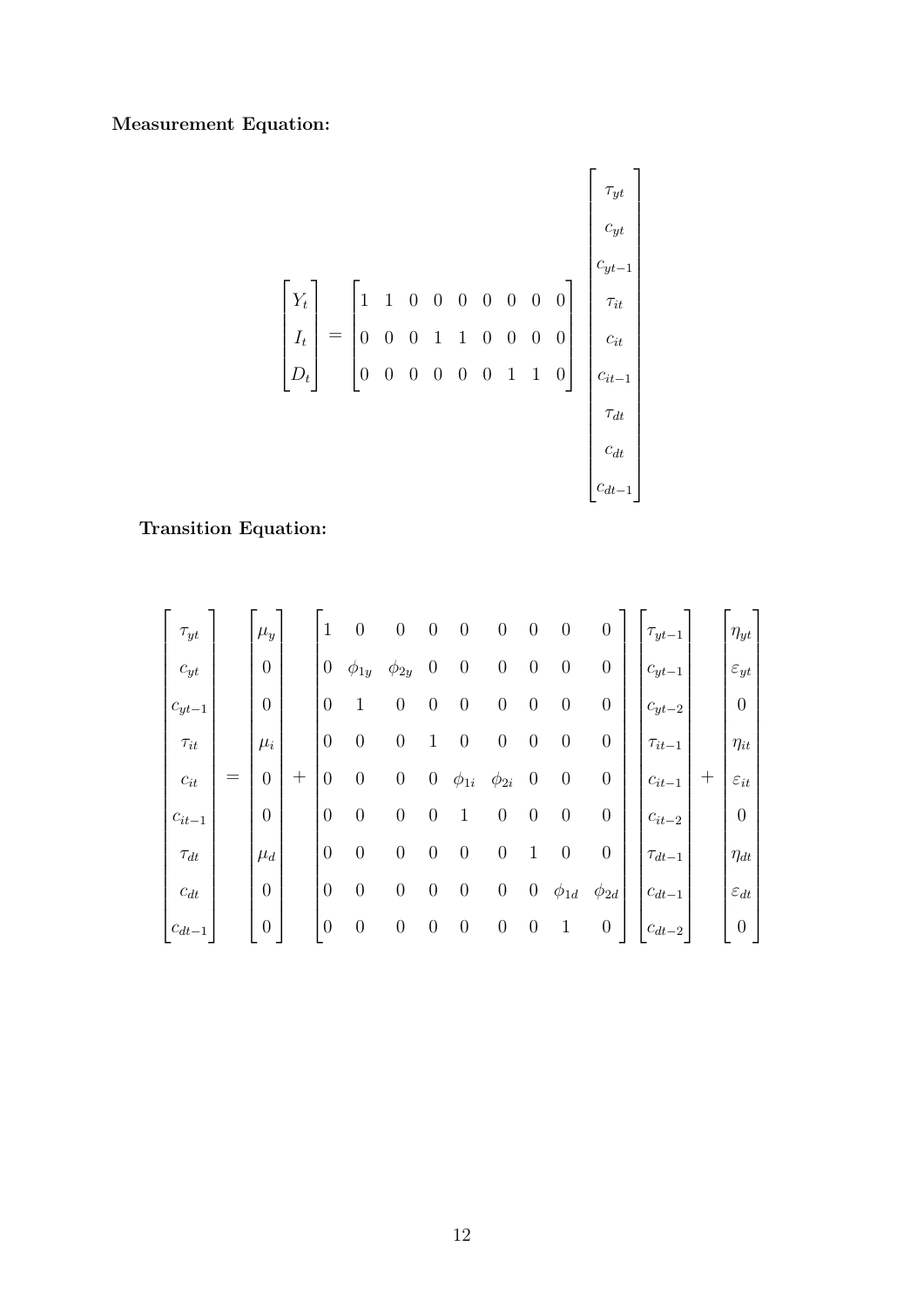Variance-Covariance Matrix of the Shocks to Trend and Cycle:

| $\sigma_{\eta y}^2$      | $\overline{0}$                         |                  |                            |                                          |                  | 0 $\sigma_{\eta y \eta i}$ 0 0 $\sigma_{\eta y \eta d}$ |                                        |  |
|--------------------------|----------------------------------------|------------------|----------------------------|------------------------------------------|------------------|---------------------------------------------------------|----------------------------------------|--|
| $\boldsymbol{0}$         | $\sigma_{\varepsilon y}^2$             | 0                | $\boldsymbol{0}$           | $\sigma_{\varepsilon y \varepsilon i}$   | $\overline{0}$   | $\boldsymbol{0}$                                        | $\sigma_{\varepsilon y \varepsilon d}$ |  |
| 0                        | $\boldsymbol{0}$                       | 0                | 0                          | $\overline{0}$                           | $\boldsymbol{0}$ |                                                         |                                        |  |
| $\sigma_{\eta y \eta i}$ |                                        | $\boldsymbol{0}$ | $\sigma_{\eta i}^2 = 0$    |                                          |                  | $0\quad \sigma_{\eta i \eta d}$                         | $\boldsymbol{0}$                       |  |
| $\overline{0}$           | $\sigma_{\varepsilon y\varepsilon i}$  | $\overline{0}$   |                            | 0 $\sigma_{\varepsilon i}^2$             | $\boldsymbol{0}$ | 0                                                       | $\sigma_{\varepsilon i \varepsilon d}$ |  |
| $\overline{0}$           | $\boldsymbol{0}$                       | $\boldsymbol{0}$ | $\overline{0}$             | $\overline{0}$                           | $\boldsymbol{0}$ | 0                                                       | $\boldsymbol{0}$                       |  |
| $\sigma_{\eta y \eta d}$ | 0                                      |                  | 0 $\sigma_{\eta i \eta d}$ | $\overline{0}$                           | $\overline{0}$   | $\sigma_{\eta d}^2$                                     | 0                                      |  |
| $\boldsymbol{0}$         | $\sigma_{\varepsilon y \varepsilon d}$ | $\overline{0}$   | $\overline{0}$             | $\sigma_{\varepsilon i \varepsilon d}$ 0 |                  | $\boldsymbol{0}$                                        | $\sigma^2_{\varepsilon d}$             |  |
|                          | $\overline{0}$                         | 0                | 0                          | $\boldsymbol{0}$                         | $\boldsymbol{0}$ | 0                                                       | $\overline{0}$                         |  |

# 4 Results and Interpretation

We present the results of this model in the next three subsections. In the first subsection, we discuss the parameter estimates and also provide interpretation for the correlation of the shocks to the trend and cycle among the three variables. In the second subsection, we discuss the evolution of the estimated trend and cycle of each series and examine whether the trend and cycle components capture the long-run trend and the cyclical variation during the sample period. In the third subsection, we look at both the long-term and short-term comovement among these three variables.

# 4.1 Dynamic Relationship among EME dollar Credit, US Interest Rate and the Dollar Index

Table 1 provides the maximum likelihood estimates of all the parameters. The corresponding standard errors are in the parentheses. The results suggest that the cyclical shocks dominate the variation in the overall EME dollar credit. The standard deviation of the shocks in the trend of EME dollar credit is  $0.014^{13}$ , smaller compared to the stan-

<sup>&</sup>lt;sup>13</sup>The unit of measurement here is log trillion of US dollars for the EME dollar credit series. The unit of measurement for US shadow interest rate is percentage point and the unit of measurement for dollar index is the log transformation of the original index.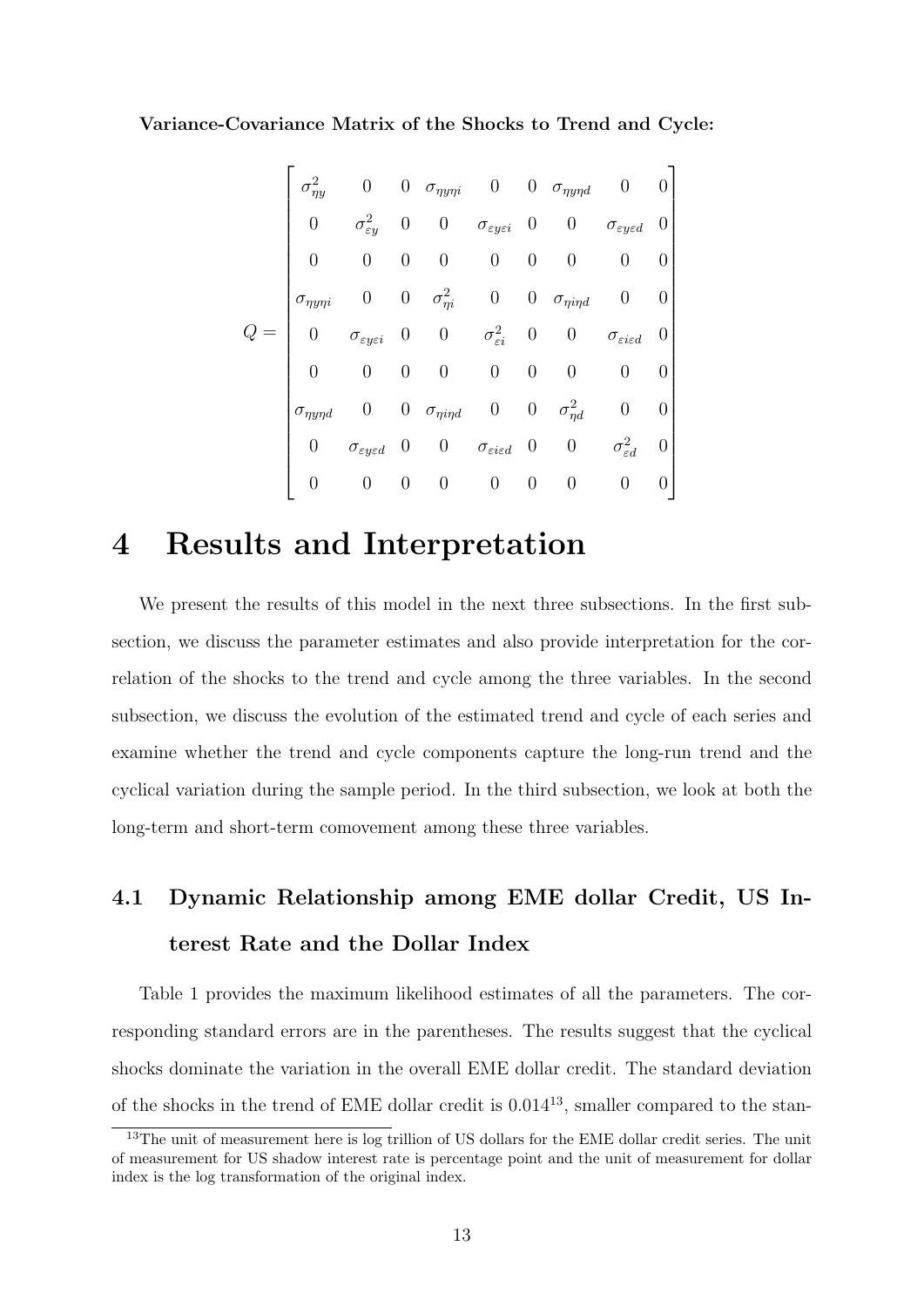dard deviation of the shocks in the cycle, 0.017. Additionally, for the shadow interest rate, the standard deviation of the shocks in the trend is 0.274, almost twice as large as the standard deviation of the shocks in the cycle. The results seem to suggest that variations in slow moving component in the shadow interest rate is dominant. However, the variations in cyclical component are also significant. For the dollar index, the standard deviation of shocks to the trend and cycle components are 0.015 and 0.016 respectively, implying similar importance of transitory and permanent variation in dollar index. As far as the estimated parameters of the cyclical components are concerned, we find that the cyclical component of all the variables are persistent implying a shock to the cycle, though transient, persists for a while.

The correlation analysis of the shocks to the *cycles* among these variables suggests that the cyclical variation among EME dollar credit, monetary policy rate and dollar credit are strongly correlated. The correlation coefficient between the transitory shock to dollar credit and the transitory shock to US interest rate is -0.97. The correlation coefficient between the transitory shock to EME dollar credit and the transitory shock to dollar index is -0.94. And the correlation coefficient between the transitory shock to US interest rate and the the transitory shock to dollar index is 0.99. The standard errors of these estimated parameters confirm that these correlation coefficients are significantly different from zero.

The strong negative correlation between the transitory shock to US interest rate and the transitory shock to dollar credit in the EMEs suggests that, a temporary decrease in US interest rate below its long-run trend leads to a temporary increase in EME dollar credit as it lowers the cost of borrowing. In addition to the lower cost, the transitory decline in interest rate may also reflect temporary abundance of liquidity as witnessed during the QE programs. The negative correlation between transitory shock to dollar index and transitory shock to dollar credit in the EMEs is also very intuitive. An increase in dollar index implies an appreciation of dollar index above its long-run trend and these movements make the dollar financing activities in the EMEs less appealing temporarily.

We can motivate the strong positive correlation between the transitory shock to US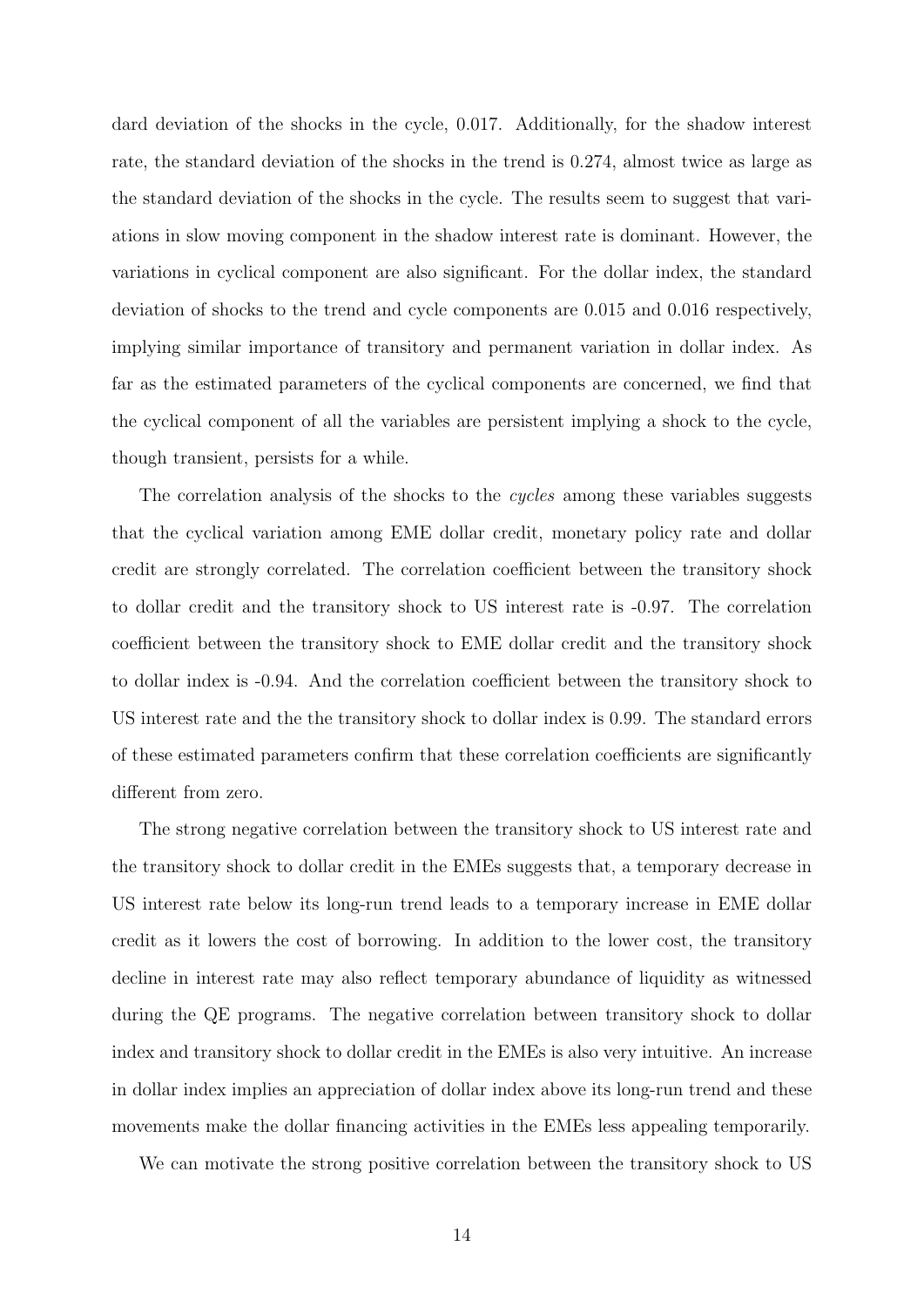interest rate and the transitory shock to US dollar index by considering an open economy's short-run equilibrium model. At the initial output level and given the sticky price level in the short-run, an increase in US money supply pushes down the US interest rate. Since the US monetary change is temporary and does not affect the expected future exchange rate, so to preserve interest rate parity, the exchange rate must depreciate immediately to create the expectation that the US dollar will appreciate in the future. Therefore, in the short run, a negative transitory shock to US monetary policy rate is predicted to associate with a negative transitory shock to US dollar index, which is exactly what we identify in our model estimation.

The correlation analysis of the shocks to the *trends* among these variables confirm our earlier finding that these three variables do not share a common trend and hence, are not cointegrated.<sup>14</sup>The correlation coefficient between the permanent shocks to EME dollar credit and the permanent shocks to US interest rate is 0.67. The correlation coefficient between the permanent shock to US interest rate and the permanent shocks to dollar index is -0.68. The standard errors of these estimated parameters confirm that these correlation coefficients are significantly different from zero. The correlation coefficient between the permanent shock to EME dollar credit and the permanent shock to dollar index is insignificant and low. Therefore, it is not likely that these variables share the common trend, which supports the conjecture that we need to decompose the trend and cycle components from the series to understand the business cycles of these variables.

The negative correlation between the permanent shock to US interest rate and the permanent shock to dollar index seems puzzling at the first glance. However, it can be explained using the forward looking behavior of these variables. If an unexpected permanent increase in interest rate provide the signal that inflation is expected to go up in future, then nominal exchange rate may respond instantaneously in response to this news about higher than expected inflation. Similarly, the forward-looking behavior can explain the positive correlation between permanent shock to interest rate and permanent shock to dollar credit. An unexpected permanent increase in interest rate may provide

<sup>&</sup>lt;sup>14</sup>In extreme case of cointegration, we will observe perfect correlation in the trend shock of these variables.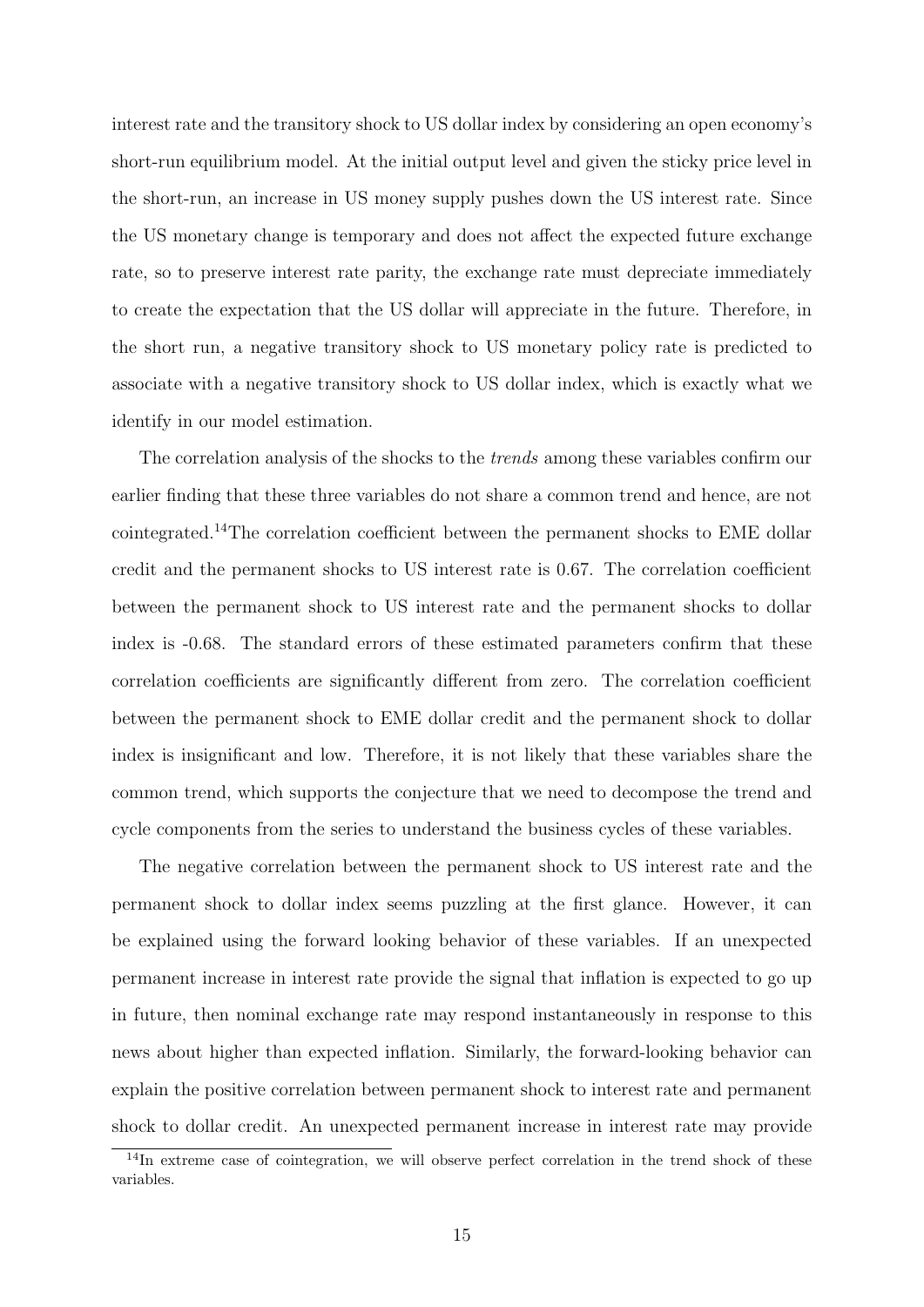### Table 1: Maximum Likelihood Estimates: A Correlated Multivariate UC Model

This table reports the maximum likelihood estimates of all the parameters in the state-space model using the data from the whole sample period 2000-2015. The dollar credit in the EMEs is measured in log trillions of USD. The shadow interest rate is measured in percentage points. The US dollar index is in logs.

| Description                                                      | Parameter                            | Estimate<br>(Standard Error) |
|------------------------------------------------------------------|--------------------------------------|------------------------------|
| Log likelihood value                                             | llv                                  | 295.8723                     |
|                                                                  |                                      |                              |
|                                                                  | EME dollar credit                    | 0.0139                       |
| S.D. of permanent shocks to the EME dollar credit                | $\sigma_{\eta y}$                    | (0.0041)                     |
|                                                                  |                                      | 0.0168                       |
| S.D. of temporary shocks to the EME dollar credit                | $\sigma_{\varepsilon y}$             | (0.0033)                     |
| the EME dollar credit drift                                      | $\mu_y$                              | 0.0274                       |
|                                                                  |                                      | (0.0025)                     |
| EME dollar credit 1st AR parameter                               | $\phi_{1y}$                          | 1.3851<br>(0.1399)           |
|                                                                  |                                      | $-0.4770$                    |
| EME dollar credit 2nd AR parameter                               | $\phi_{2y}$                          | (0.1251)                     |
|                                                                  |                                      |                              |
|                                                                  | shadow interest rate                 |                              |
| S.D. of permanent shocks to shadow interest rate                 | $\sigma_{\eta i}$                    | 0.2738                       |
|                                                                  |                                      | (0.0312)<br>0.1549           |
| S.D. of temporary shocks to shadow interest rate                 | $\sigma_{\varepsilon i}$             | (0.0327)                     |
|                                                                  |                                      | $-0.0792$                    |
| Shadow interest rate drift                                       | $\mu_i$                              | (0.0481)                     |
| Shadow interest rate 1st AR parameter                            | $\phi_{1i}$                          | 1.9072                       |
|                                                                  |                                      | (0.0355)                     |
| Shadow interest rate 2nd AR parameter                            | $\phi_{2i}$                          | $-0.9462$<br>(0.0363)        |
|                                                                  |                                      |                              |
|                                                                  | US dollar index                      |                              |
| S.D. of permanent shocks to US dollar index                      |                                      | 0.0148                       |
|                                                                  | $\sigma_{\eta d}$                    | (0.0029)                     |
| S.D. of temporary shocks to US dollar index                      | $\sigma_{\varepsilon d}$             | 0.0158                       |
|                                                                  |                                      | (0.0027)<br>$-0.0026$        |
| US dollar index drift                                            | $\mu_d$                              | (0.0021)                     |
|                                                                  |                                      | 1.3585                       |
| US dollar index 1st AR parameter                                 | $\phi_{1d}$                          | (0.1144)                     |
| US dollar index 2nd AR parameter                                 | $\phi_{2d}$                          | $-0.5726$                    |
|                                                                  |                                      | (0.0980)                     |
|                                                                  | Cross-series correlations            |                              |
| Correlation: Permanent dollar credit/                            |                                      | 0.6669                       |
| Permanent interest rate                                          | $\rho_{\eta y\eta i}$                | (0.2118)                     |
| Correlation: Permanent dollar credit/                            |                                      | 0.0842                       |
| Permanent dollar index                                           | $\rho_{\eta y \eta d}$               | (0.3396)                     |
| Correlation: Permanent interest rate/                            | $\rho_{\eta i \eta d}$               | $-0.6864$                    |
| Permanent dollar index<br>Correlation: Transitory dollar credit/ |                                      | (0.2532)<br>$-0.9719$        |
| Transitory interest rate                                         | $\rho_{\varepsilon y \varepsilon i}$ | (0.1157)                     |
| Correlation: Transitory dollar credit/                           |                                      | $-0.9406$                    |
| Transitory dollar index                                          | $\rho_{\varepsilon y \varepsilon d}$ | (0.2205)                     |
| Correlation: Transitory interest rate/                           | $\rho_{\varepsilon i \varepsilon d}$ | 0.9941                       |
| Transitory dollar index                                          |                                      | (0.0372)                     |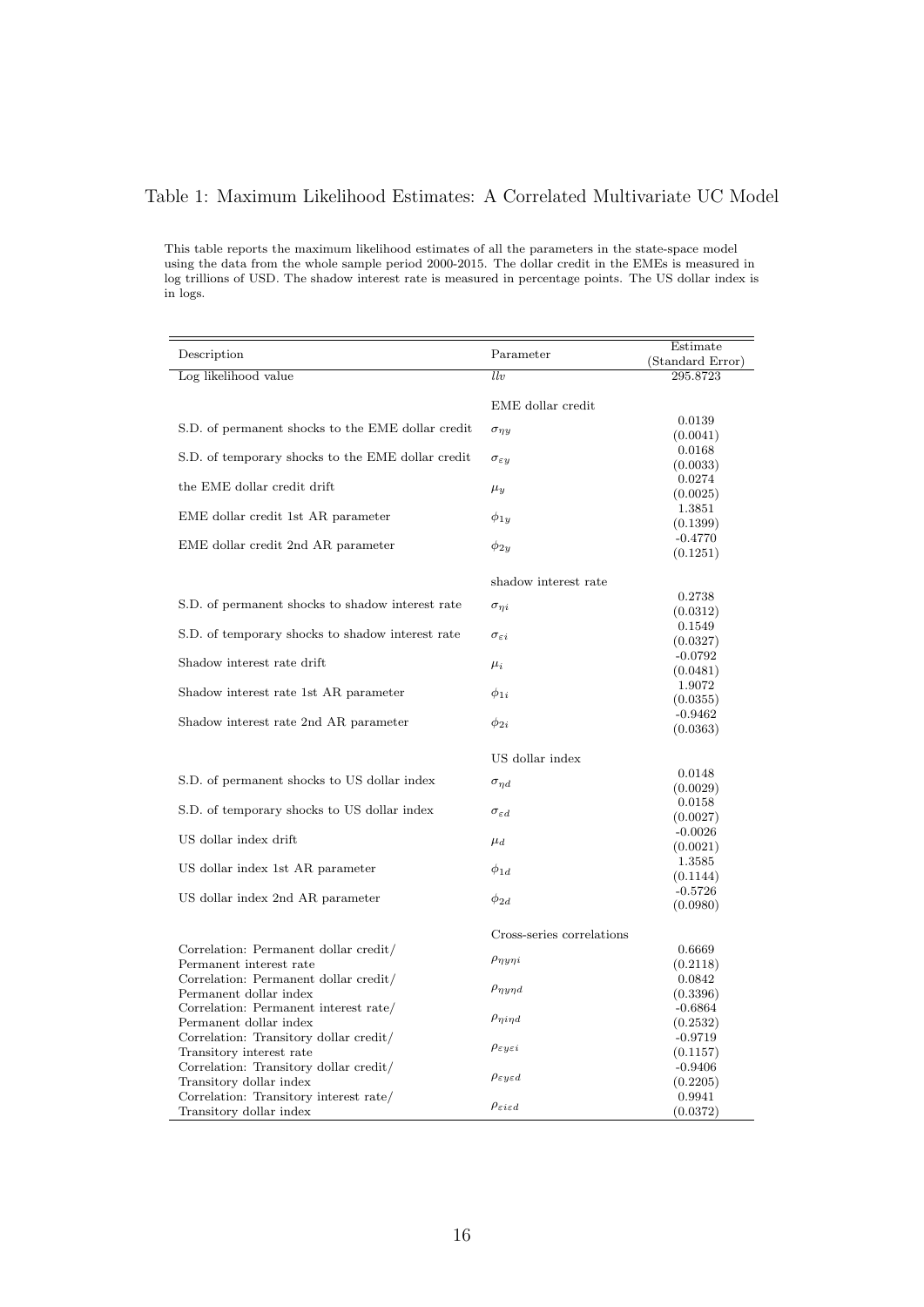#### Figure 1: Trends from the Correlated Multivariate Unobserved Component Model

The figures below report the trend components of EME dollar credit, shadow interest rate and dollar index. The dollar credit in the EMEs is measured in log trillions of USD and multiplied by 100. The shadow interest rate is measured in percentage points. The log of US dollar index has been multiplied by 100.



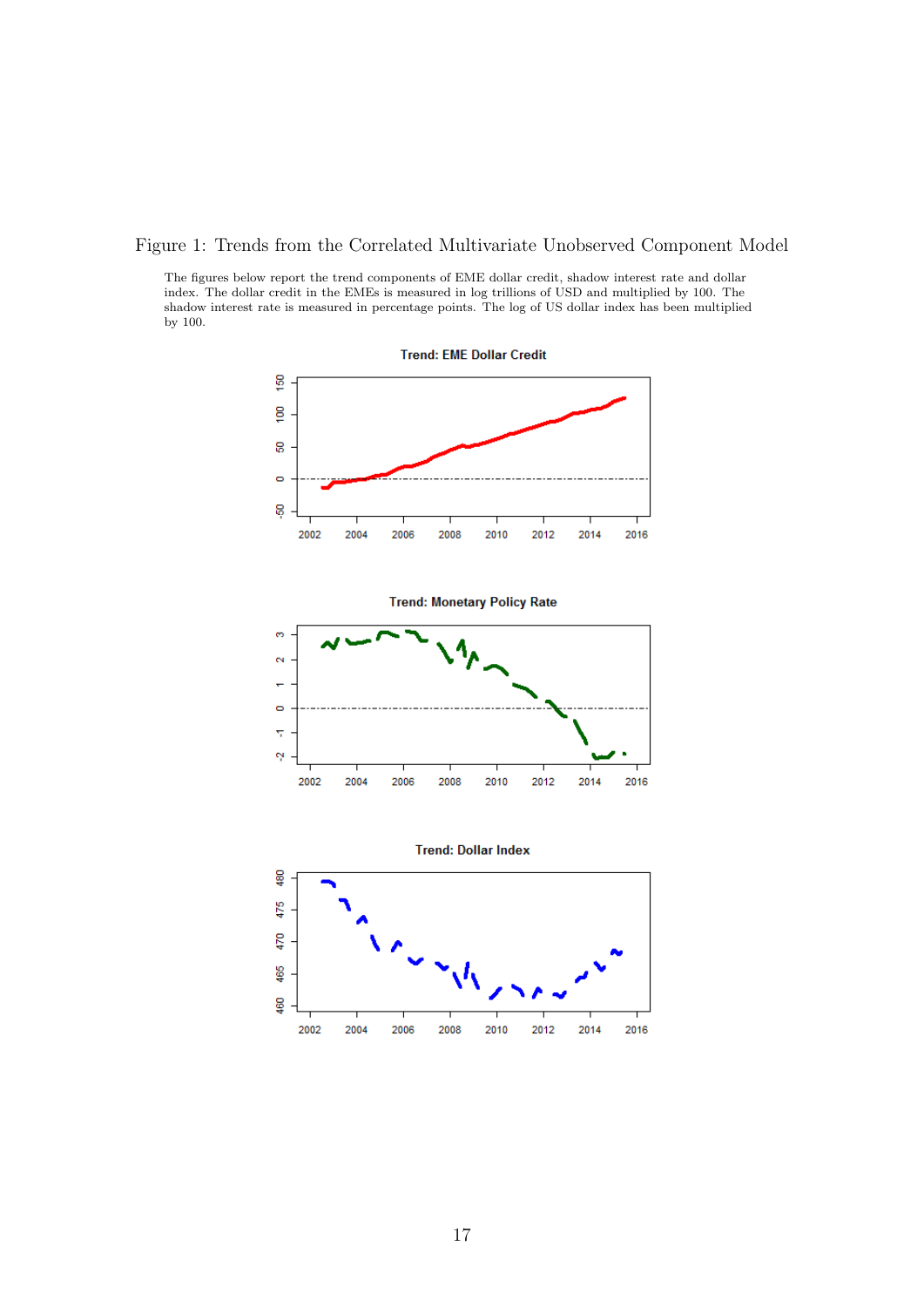information about higher than expected inflation, which in turn may lead to a depreciation of the dollar as argued before. This will be associated with an unexpected permanent increase in dollar credit in emerging market economies. Overall, the results from the correlation analysis clearly suggests value in examining the short-run and the long-run relationships separately. The results suggest that fundamentals seem to matter more in the long-run, whereas the short-run boom may be associated with temporary phases of monetary policy as well as movements in dollar index.

### 4.2 Trend-Cycle Decomposition

In this subsection, we decompose the trend and cycle of EME dollar credit, interest rate and dollar index using the correlated multivariate unobserved component model. The stochastic trend in the multivariate UC model captures the long-run evolution in EME dollar credit and also reflects the effect of recent global financial crisis (Figure 2). In the long-run, there is an increasing trend in EME dollar credit, due to the global financial integration. There was a downward shift in the trend during the financial crisis. The effect of this negative shock on the trend of EME dollar credit persisted for few years.

The cyclical component from our multivariate UC model captures the evolution of the dollar credit and its dynamic relationship with US interest rate and the dollar index really well (Figure 2). During the initial part of our sample, the dollar credit cycle was negative implying lower than potential credit in these countries. After the collapse of Bear Stearns, emerging market economies provided a sanctuary for the international capital, mainly because the investor community assumed that the EMEs are decoupled from the developed markets.In the third quarter of 2008, Lehman Brother filed bankruptcy that led to financial panic. These events were associated with a global contraction in credit lending, which brought the dollar credit back down to its long-term trend. During this time period, the Federal Reserve lowered the policy rate significantly and dumped liquidity into the financial market through several runs of the QE programs. The portfolio re-balancing effect quickly directed the investors to the credit market in the EMEs to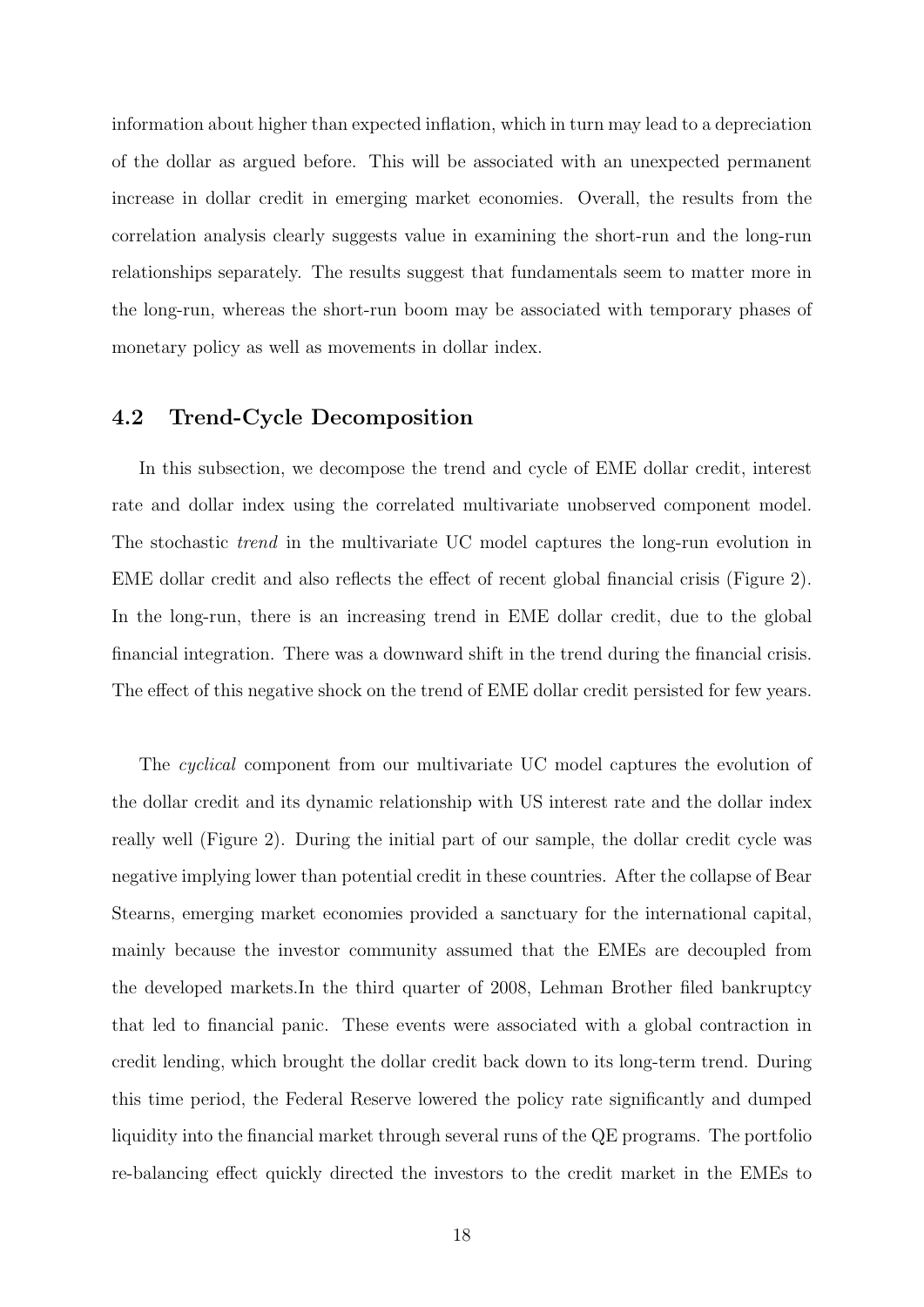### Figure 2: Trend and Cycle Decomposition from Correlated Multivariate UC Model

This figure reports the trend component and the cyclical component of EME dollar credit. The dollar credit in the EMEs is measured in log trillions of USD and multiplied by 100. The UC trend is the trend component of EME dollar credit decomposed using the correlated multivariate unobserved component (UC) model. The HP trend is the trend component of EME dollar credit decomposed using Hodrick and Prescott (HP) filter.



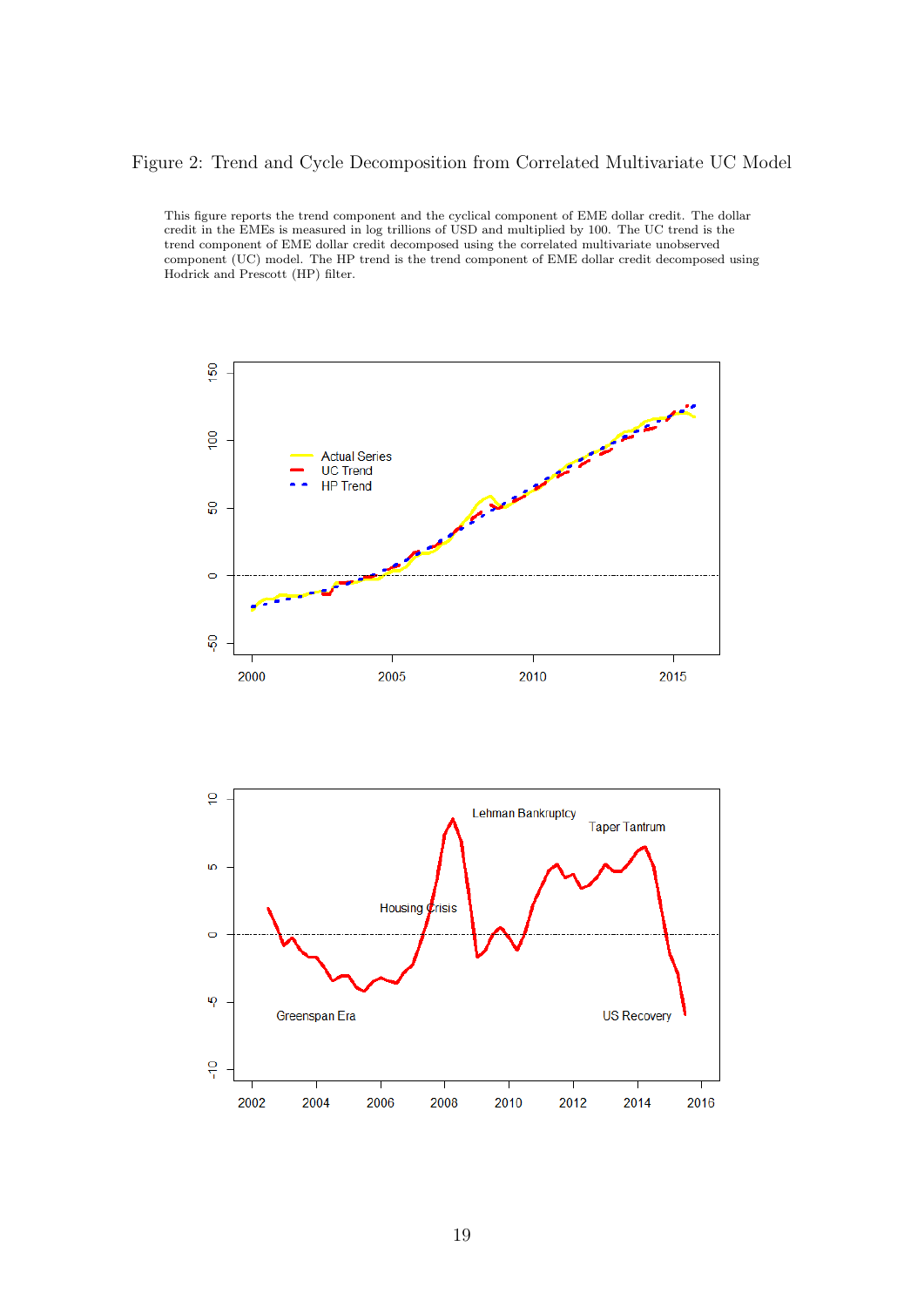chase for yield. Shin (2013) denotes the year 2009 as the beginning of the second phase of global liquidity, because of the rapid capital flow into the EMEs in the form of nonfinancial firm bond issuance. Our cyclical component from the multivariate UC model indicates the expansionary cycle of EME dollar credit during 2009-2014, a phenomenon widely observed and agreed upon among the financial market observers and researchers. Starting from 2015, the persistent recovery of US economy and the slowdown in the EMEs overturned the dollar credit flow and created the concern about the instability of the EME financial markets and the feedback loops between the EMEs and advanced economies.

Figure 3: Cycles in the Correlated Multivariate Unobserved Component Model

This figure reports the cyclical components of the three variables EME dollar credit, shadow interest rate and the dollar index. The dollar credit in the EMEs is measured in log trillions of USD and multiplied by 100. The shadow interest rate is measured in percentage points. The US dollar index is in logs and has been multiplied by 100.

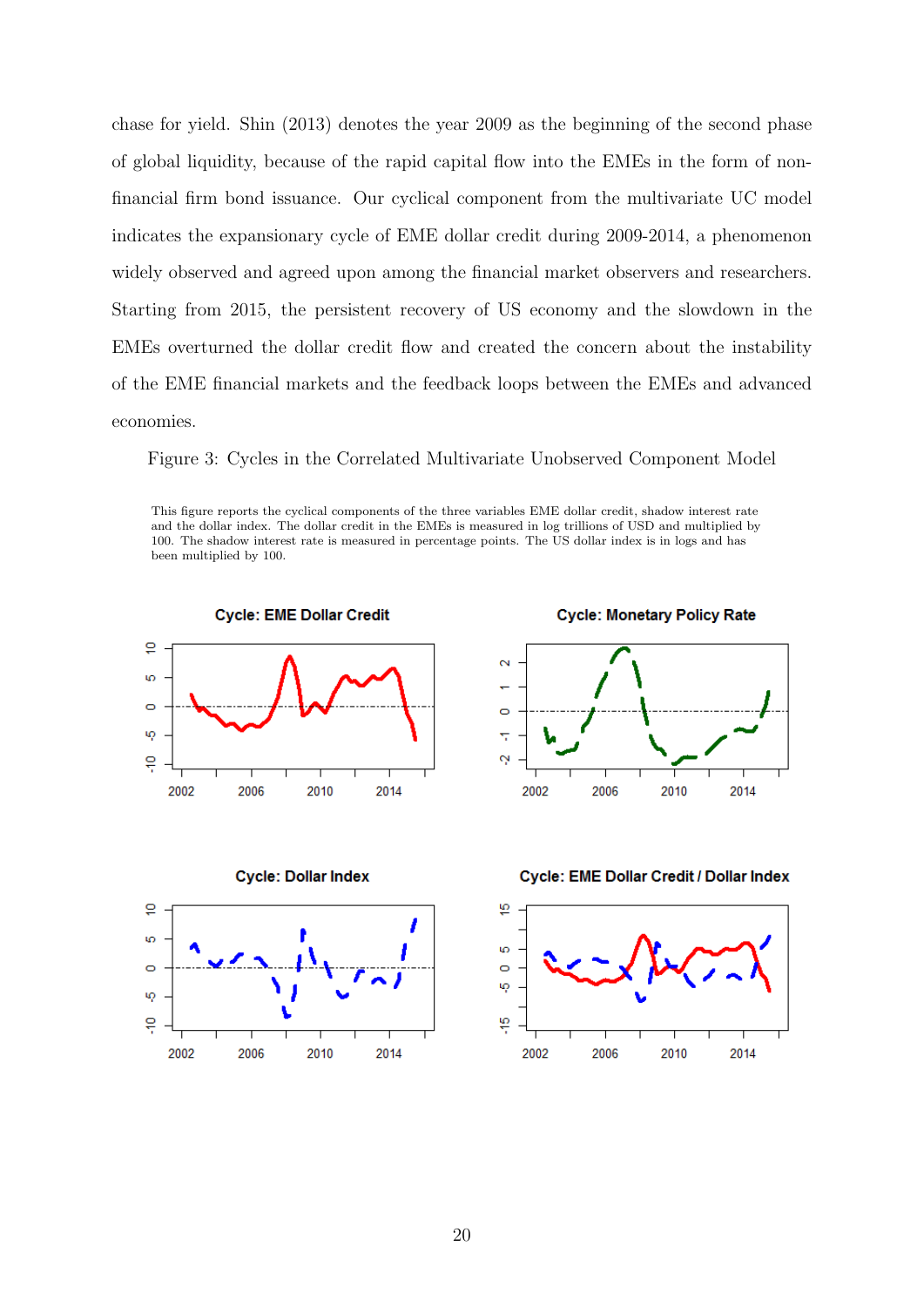### 4.3 Comovement among the Cyclical Components

The estimated cyclical components from our model are displayed in Figure 3. Both the qualitative and quantitative measures of the cycles are consistent with intuition and they follow the dynamics of dollar credit, interest rates and dollar index very well. We observe that cyclical variation in dollar index is strongly negatively associated with the cyclical variation of EME dollar credit. Before 2008 financial crisis, when dollar was relatively strong, the overall EME dollar credit was increasing but was still below its trend, consistent with the idea that stronger dollar works against capital inflow in the EMEs. The correlation between the cyclical components of EME dollar credit and the dollar index suggests that the weak dollar could potentially contribute to the surge in the credit flow into the EMEs. When the financial crisis hit the US economy, the dollar depreciated and the investors with dollar assets were looking for higher yields in alternative asset classes. During this recessionary phase in the US, EME dollar credit witnessed an expansionary period during the 2009-2014 sample period. The negative correlation between cyclical components of EME dollar credit and the dollar index also suggests that the strong dollar could potentially slow down the credit flow into the EMEs. Since 2015, the recovery of the US economy has played a role in strengthening of the US dollar and as a result financial markets started anticipating a hike in the interest rates. EME dollar credit seemed to have entered a contractionary phase during this time period. Note that the overall EME dollar credit could still increase due to the underlying increasing trend. The dollar index is also relevant for the market participants to estimate the overall return when US policy rate hits the zero-lower bound. The risk of international carry trade, a typical cyclical investment behavior, mainly comes from the exchange rate risk under this environment. Therefore, it is not surprising that the dollar index can provide useful information in understanding the EME dollar credit conditions.

The plot of the cyclical component of interest rate suggests that interest rates were slightly above its long-run trend prior to the great recession. In the earlier part of the sample, the results suggest that the interest rate were below its trend suggesting an accommodative stance of monetary policy. This is consistent with the arguments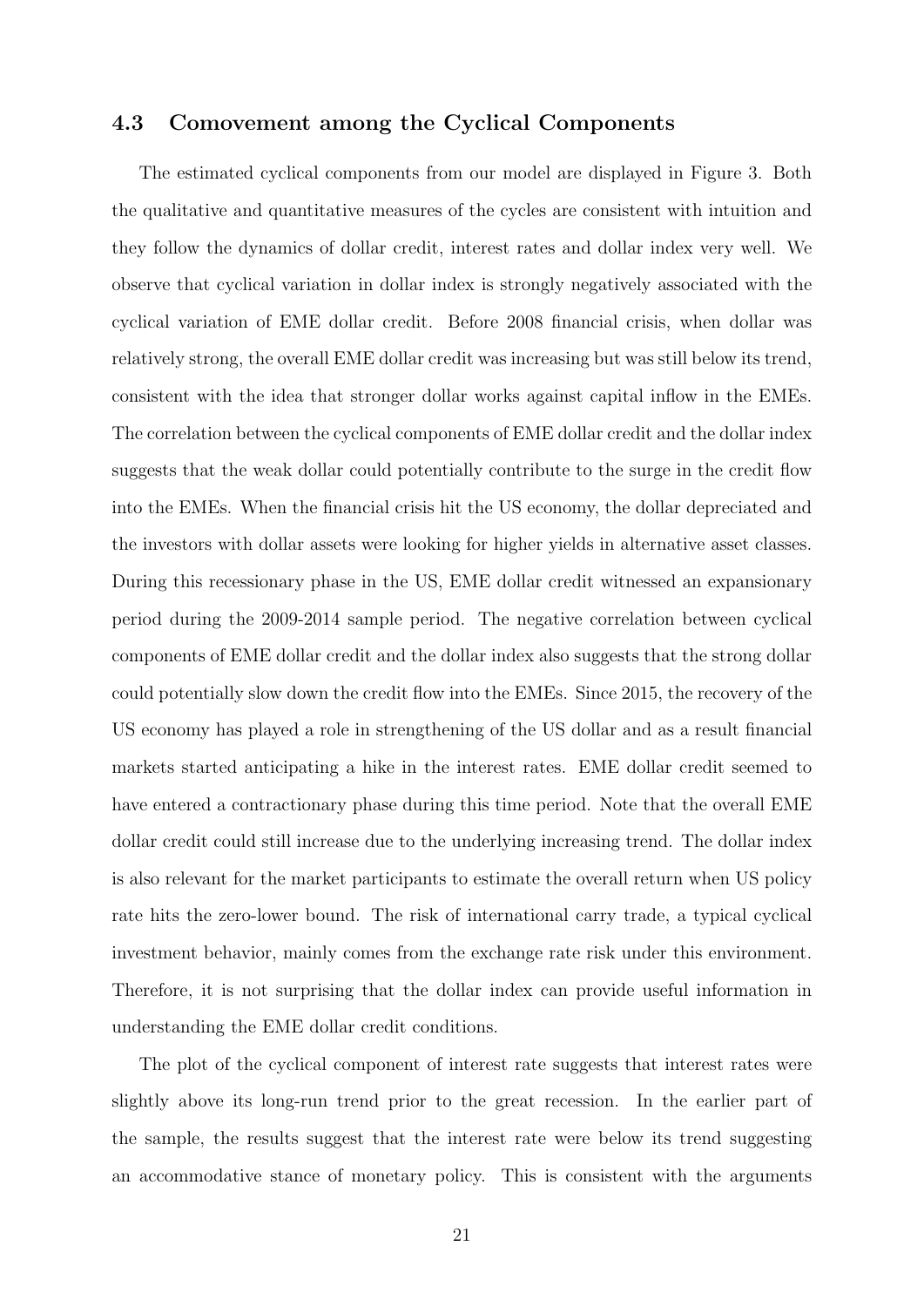proposed in the literature that has argued that the interest rates were too low in the prefinancial crisis period (Taylor, 2007). The unconventional monetary policy tools utilized by the Federal Reserve during the great recession led to a decline in the interest rate below its long-run average in our model during and after the great recession. This period was also associated with surge in dollar credit above its long-run trend as shown in Figure 3. The plot also shows that interest rate started moving towards its long-run trend at the beginning of 2015 and this is also associated with the decline in the cyclical component of dollar credit.

# 5 Robustness Check

In this section, we check the robustness of our results by substituting Wu and Xia (2016) shadow interest rate with other proxies for the stance of monetary policy. We also compare the estimated trend-cycle from our approach with univariate trend-cycle decomposition using different methods.

### 5.1 An Alternate Measure of Interest Rate

As explained earlier, there are several possible proxies that can capture the stance of monetary policy. We use shadow interest rate because it does not suffer from ZLB problem, and is also not contaminated by term premium . The shorter term interest rates, for instance, federal funds rate or three-month treasury bill rate, suffer seriously from the ZLB issue during post-2008 sample period. While the longer term interest rates raise less concern from this problem, they are more easy to be contaminated by the variation in the term premium. Since our EME dollar credit measure aggregates all the credit instruments, regardless of the term to maturity, by taking the middle ground, we use one-year Treasury bill rate in the model to check the robustness of our result. The results from this exercise is shown in Figure 4. The plot clearly shows the robustness of our estimation to the use of 1-year interest rate as a measure of monetary policy stance, as the estimated cycle closely resembles the one with the shadow rate as a measure of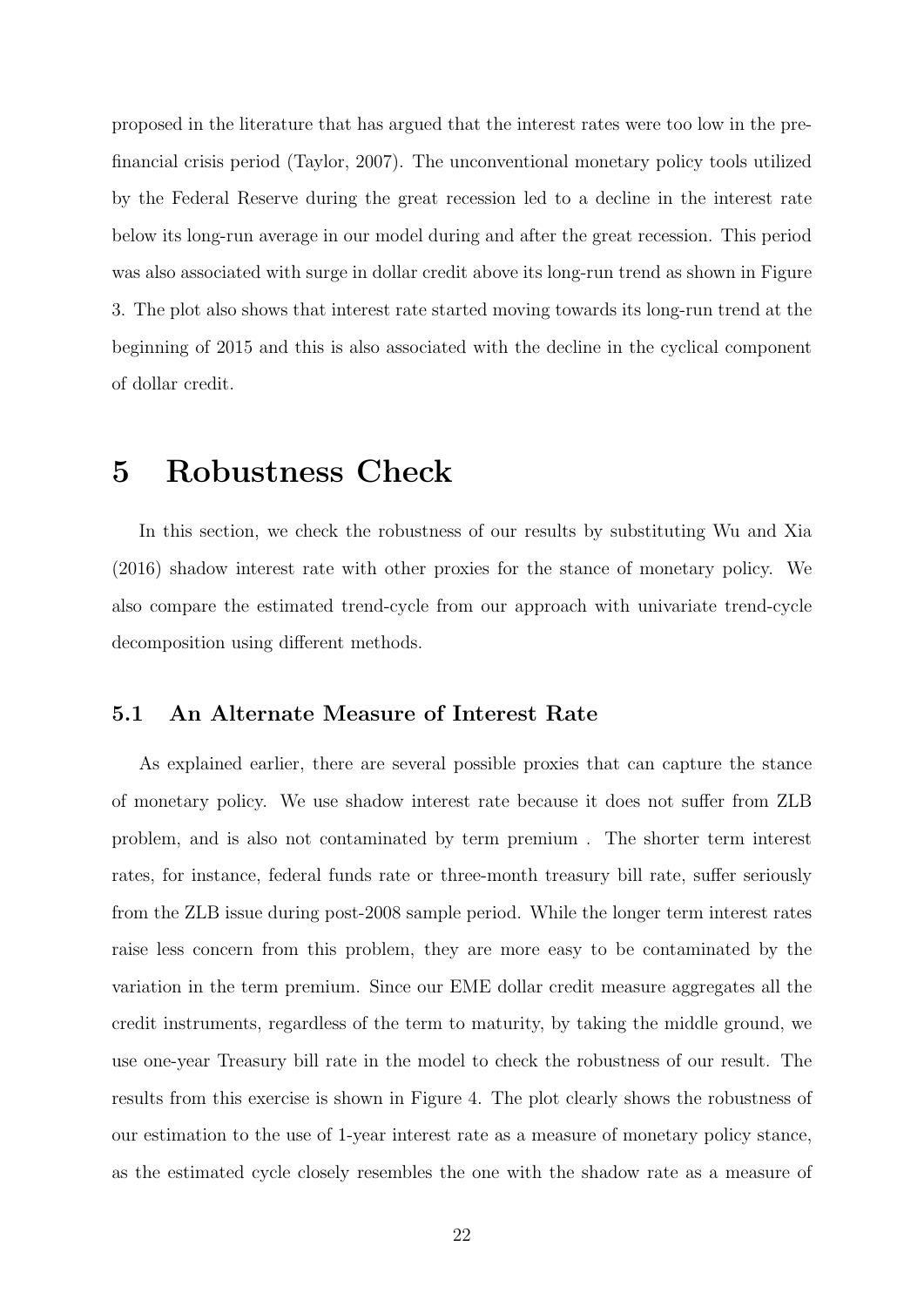monetary policy stance.

#### Figure 4: The Cyclical Component from Correlated Multivariate UC Model

This figure reports the cyclical component of EME dollar credit. The dollar credit in the EMEs is measured in log trillions of USD and multiplied by 100. The UC cycle (Shadow Rate) is the cyclical component of EME dollar credit decomposed using the shadow interest rate as the measure of US monetary policy stance in the correlated multivariate unobserved component (UC) model. The UC cycle (1-year T-bill Rate) is the cyclical component of EME dollar credit decomposed using the one-year treasury bill rate as the measure of US monetary policy stance in the same UC model setup.



# 5.2 Comparison with Univariate Trend-Cycle Decomposition Models

In addition to the estimation of the correlation between shocks to the permanent and transitory component, the use of multivariate model in theory should also provide us a superior measure of trend and cycle as compared to the univariate model. To examine this hypothesis, we also perform trend-cycle decomposition using the univariate models (Figure 5). The univariate models include a linear trend model, a HP filter model and a univariate UC model. The linear trend model decomposes the EME dollar credit series into a linear-trend component and a cycle component. The HP filter method uses an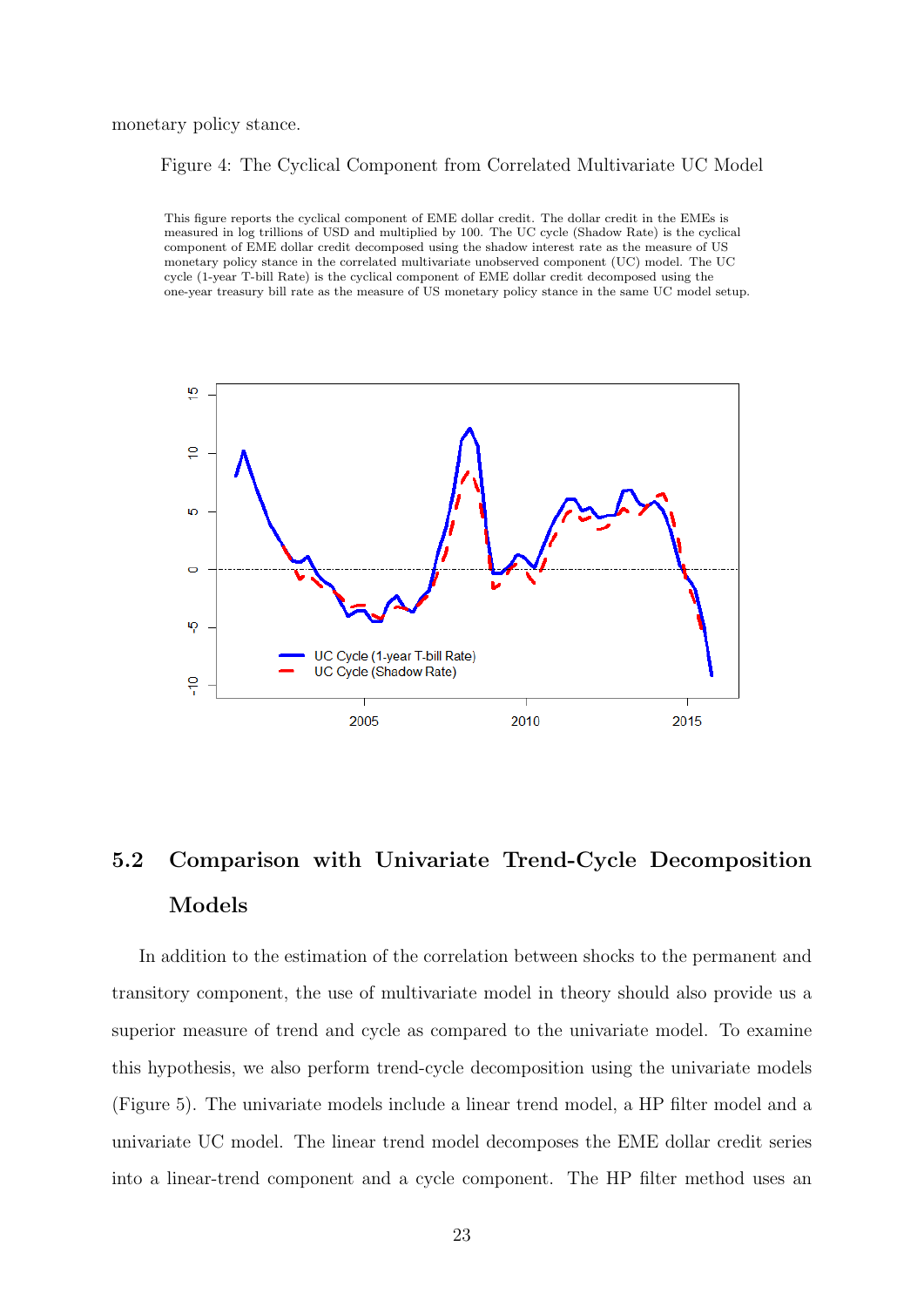algorithm to smooth the original data series to estimate the trend component and the difference between them is the cyclical component. The parameter value  $\lambda$  is set at 1600 as suggested by Hodrick and Prescott for the quarterly data. The univariate UC model only uses the series of EME dollar credit to decompose a stochastic trend component and a cyclical component with the same specification as in the multivariate UC model.

#### Figure 5: Comparing EME Dollar Credit Cycles

This figure reports cyclical components of EME dollar credit based on alternate decompositions.



The results presented above clearly demonstrates that the estimate of trend and cycles obtained from the the multivariate UC model is better able to capture the dynamics of these three variables. The linear trend model, assuming a constant slope in the trend component, is not appropriate since it assumes no shock to the trend. The recent crisis is considered as the most severe financial crisis after the Great Depression (1929-1933) and we observe a clearly big negative shock to EME dollar credit series which the linear trend model is unable to capture. Other univariate models, without assuming a linear trend, fail to generate realistic trend and cycle series by ignoring the relationship between EME dollar credit and its price channels. The HP cycle seems to mimic the counterpart from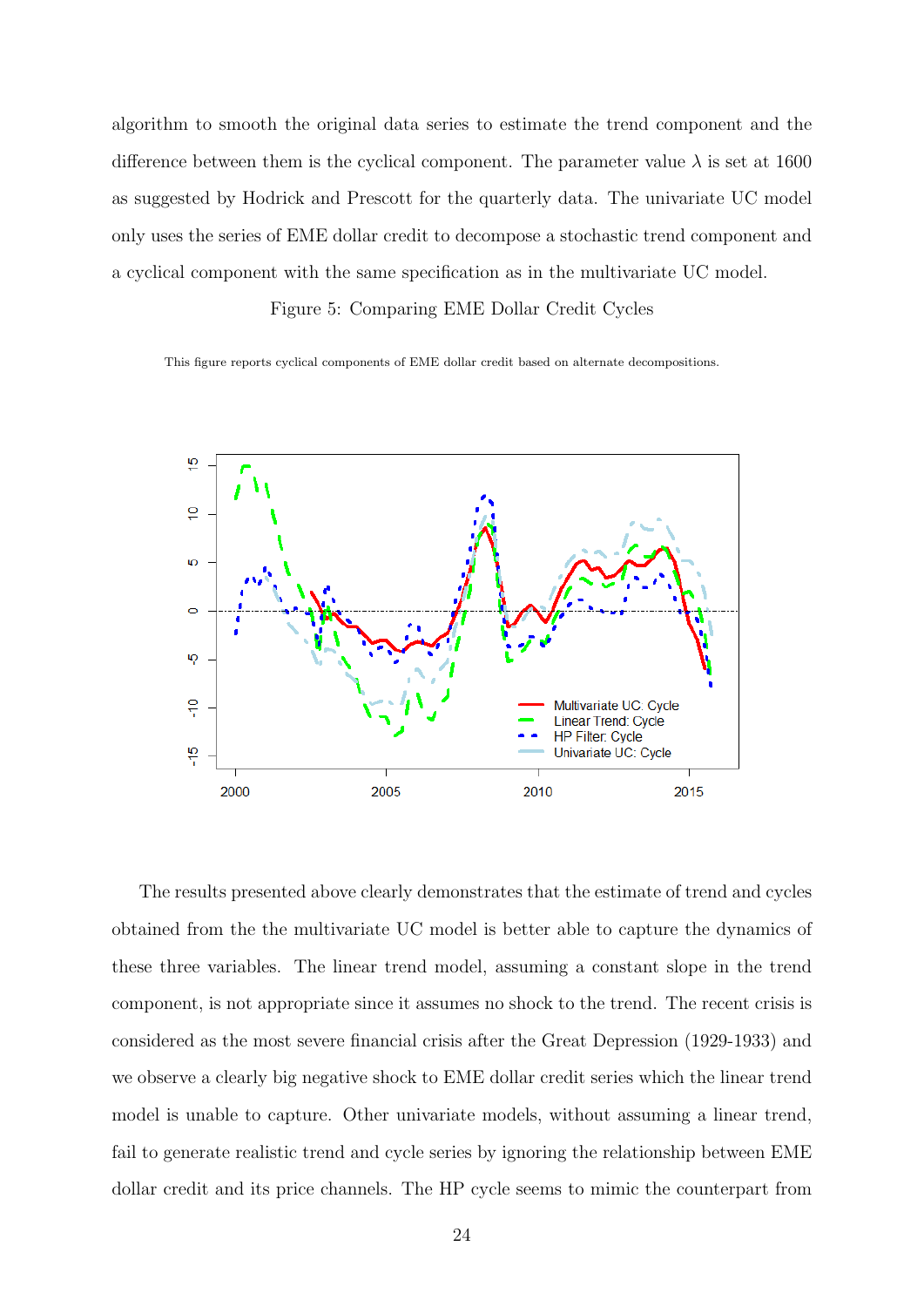multivariate UC model very well before the crisis but diverge afterwards. The cycle from the univariate UC model, instead, is close to the multivariate counterpart after the crisis. Taking into account all the historical events as mentioned in the cycle interpretation, the outflow of dollar credit slowed down before the crisis, due to the domestic boom, but the magnitude of the negative cycle did not seem to be as large as suggested by the univariate UC model. The HP cycle fails to capture the credit boom since 2009, while it performed reasonably well before the crisis. Overall, it is clear from the analysis presented above that there is valuable pay-off in utilizing information from other variables that are useful in explaining EME dollar credit if one is interested in extracting its permanent and transitory component.

# 6 The Effects of US Monetary Policy Shock

With global financial integration and dollar as international currency, US monetary policy plays a critical role in global liquidity transmission. Both the Fed and the EME authorities are concerned about the dynamic impact of US monetary policy changes on the international financial system. It would be an interesting exercise, therefore, to examine the dynamic impact of monetary policy shock on dollar credit in the EMEs using our multivariate unobserved component model.

Figure 6 plots the impulse responses of EME dollar credit and US dollar index when there is a transitory Fed interest rate hike. Based on our model, the cyclical variation of the three variables are correlated through the contemporary shocks in the error terms. Given a positive transitory shock to US monetary policy, we would expect a negative contemporaneous transitory shock to EME dollar credit and a positive contemporaneous transitory shock to dollar index. The effects of the transitory shock would not disappear immediately after the current period because of the persistent nature of the cyclical components as it depends on the lagged values. From our impulse response analysis, we find a hump shaped response of US dollar index and a U-shaped response of dollar credit to a contractionary monetary policy shock. The transitory nature of the shock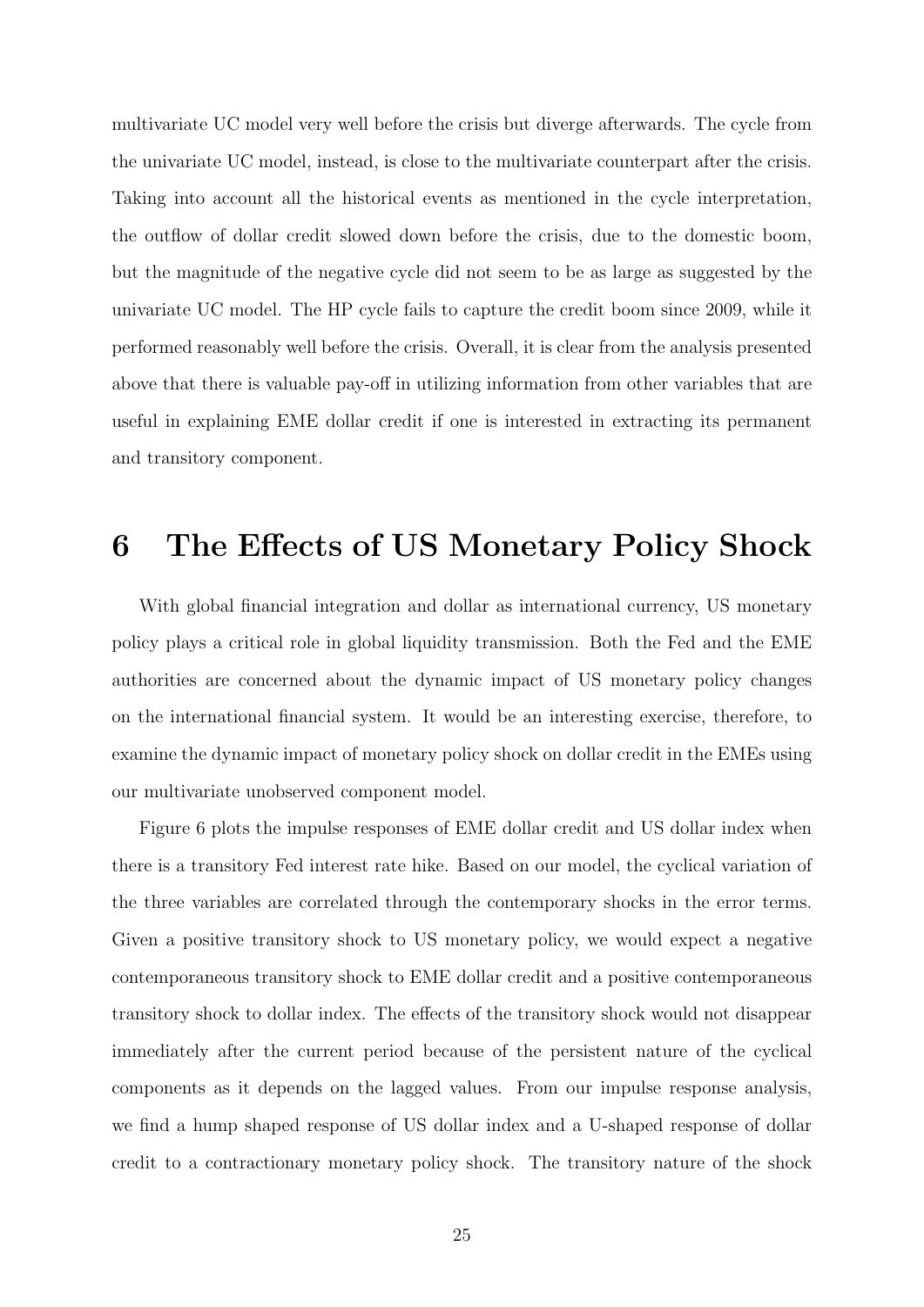#### Figure 6: Impact of a Transitory Increase in Interest Rate



This figure reports the impulse response functions of EME dollar credit and the dollar index to to a temporary increase in US interest rates

suggests that these effects slowly disappear over time. The results suggest that the US dollar index and EME dollar credit do not move to the new equilibrium immediately after the transitory shock to US monetary policy. From policy maker perspective, the US interest rate hike above it long-run trend would strengthen US dollar and induce dollar credit outflow for several months. Although the effect eventually disappears, however, the transition process may come with international financial instability. On one hand, the process creates the challenges in the balance of payment for the EME authorities. They need to equip with enough official reserves to manage the rapid outflow of capital and stabilize the foreign exchange rate. On the other hand, the appreciation of US dollar and the outflow of dollar credit leave the EME borrowers pressured to pay back the dollar-denominated debt.

In order to be prepared for the transmission of international financial risk, in this case through the rise in US interest rate above its trend, policy makers should adopt both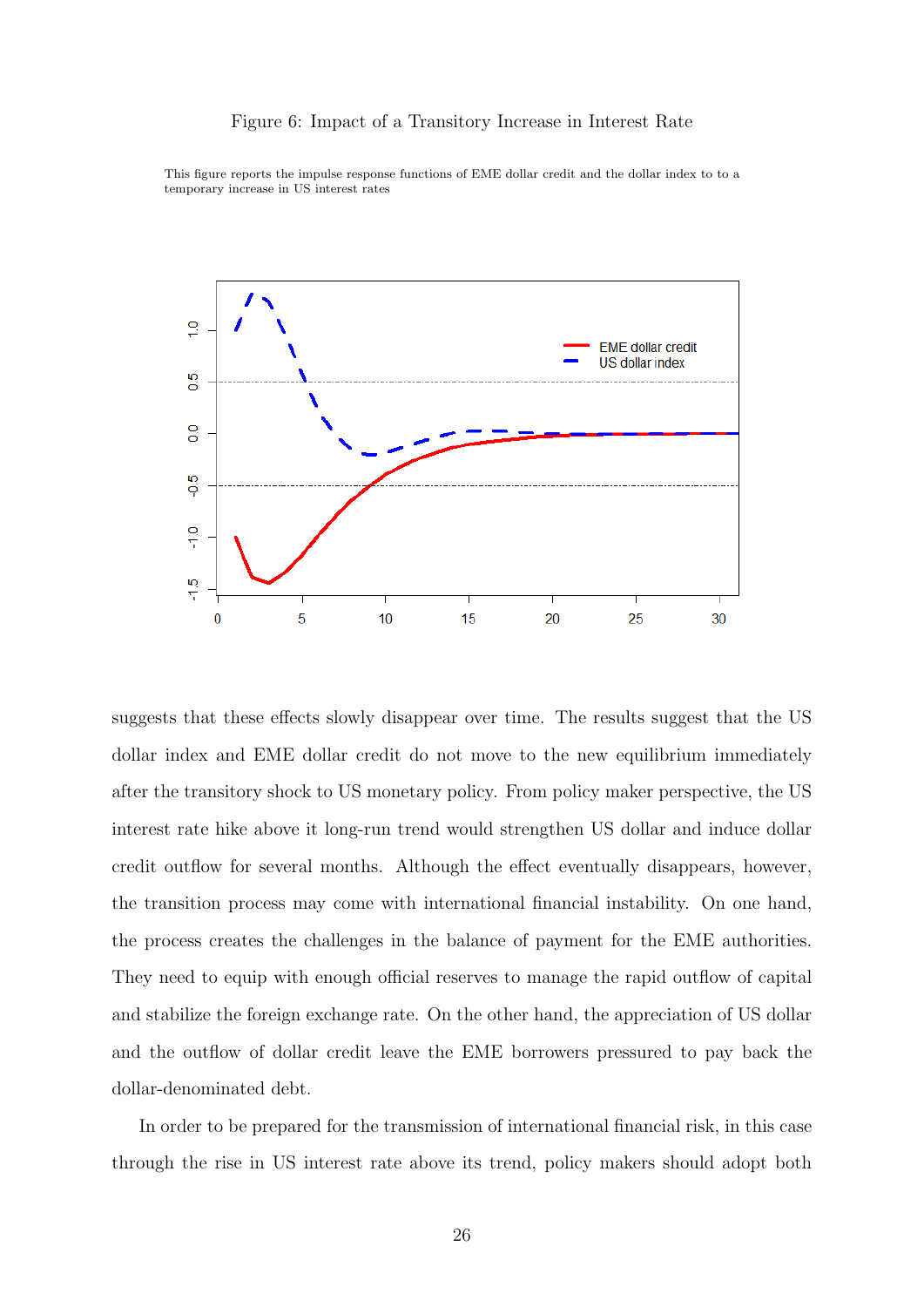macro- and micro-prudential policies to deal with the monetary policy spillover effect. Traditional macro-prudential policies focus on the soundness of financial corporations, however, after 2009, non-financial firms engage heavily in the carry trade activities and serve as surrogate financial intermediaries. The associated financial risks create new challenges to the existing regulatory framework. For example, Hoffman (2014) provides evidence that the very low world funding interest rates are associated with a rise in volatile capital flows and asset market bubbles in fast-growing emerging markets. Furthermore, although the integration of financial markets promote risk sharing in the long run, in the short run, the external liquidity shocks and the interconnectivity of financial markets make the international financial risk transmission easier and faster. In other words, the global financial system may become more fragile in the short run, due to the externalities in the market.<sup>15</sup> Internalizing the costs and benefits require macro-prudential policy and international coordination.

# 7 Conclusion

In this paper, we use a correlated multivariate unobserved component model to examine the hypothesis about the role of ultra low US interest rates in the dollar credit boom in the emerging market economies. In doing so, we also decompose the movements in dollar credit in emerging markets, US interest rate and the dollar index into a permanent and transitory component. The correlations among the cyclical components support the idea that the rise of dollar credit in the EMEs is associated with US interest rate and the US dollar index below its long-run trend. The estimated permanent and transitory component from our model captures the dynamic features of EME dollar credit series and performs better than univariate benchmarks in capturing the boom and the boost during the last few years. The strong cyclical correlations among dollar credit in the EMEs, US interest rate and the dollar index suggest that the policymakers may need to take into account the US monetary policy spillover effect on domestic credit conditions of the EMEs,

 $15$ Leijonhufvud (2007) suggests that the structural features inherent in today's financial markets that directly contribute to the instability in EM capital flows.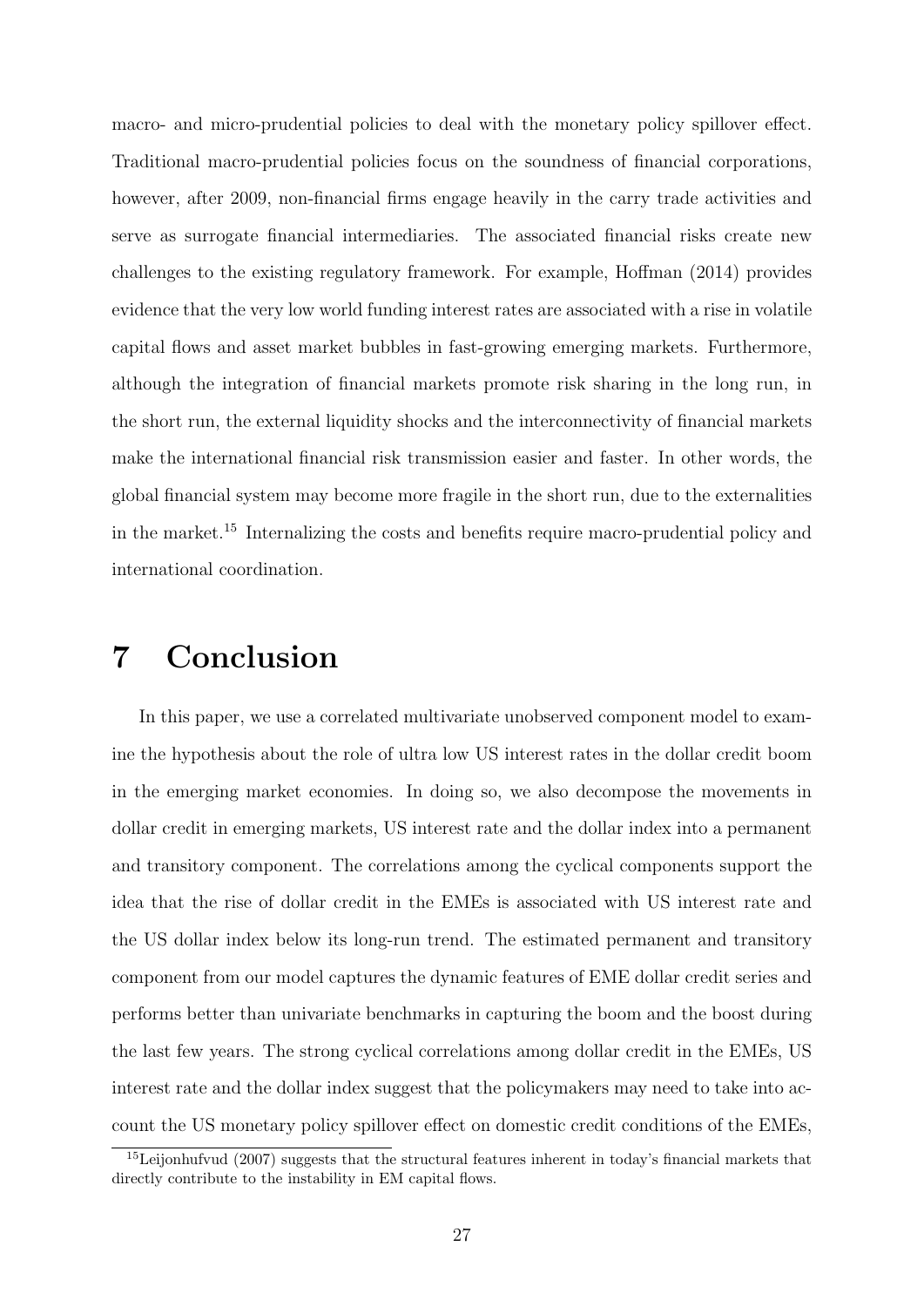by observing the stance of the US monetary policy and the behavior of the US dollar in the foreign exchange market. Macro-prudential policies and international coordination may be justified and needed, along with micro-prudential policies, as a consequence of global liquidity transmission and the implied international financial instability.

# References

- [1] Avdjiev, S., McCauley, R., & McGuire, P. (2012). Rapid credit growth and international credit: Challenges for Asia (No. 377). Bank for International Settlements.
- [2] Bhatt, V., & Kishor, N. K. (2015). Are all movements in food and energy prices transitory? Evidence from India. Journal of Policy Modeling, 37(1), 92-106.
- [3] Black, F. (1995). Interest Rates as Options. The Journal of Finance, 50(5), 1371- 1376.
- [4] Borio, C. E., McCauley, R. N., & McGuire, P. (2011). Global credit and domestic credit booms. BIS Quarterly Review, September.
- [5] Bruno, V., & Shin, H. S. (2016). Global dollar credit and carry trades: a firm-level analysis. Available at SSRN 2614074.
- [6] Caballero, J., Panizza, U., & Powell, A. (2015). The second wave of global liquidity: Why are firms acting like financial intermediaries? (No. 10926). CEPR Discussion Papers.
- [7] Chung, K., Lee, J. E., Loukoianova, E., Park, H., & Shin, H. S. (2015). Global liquidity through the lens of monetary aggregates. Economic Policy,30(82), 231-290.
- [8] Farhi, E., Caballero, R., & Gourinchas, P. O. (2008). An Equilibrium Model of Global Imbalances and Low Interest Rates. American Economic Review,98(1).
- [9] He, D.,& McCauley, R. N. (2013). Transmitting Global Liquidity to East Asia: Policy Rates, Bond Yields, Currencies and Dollar Credit (No. 152013).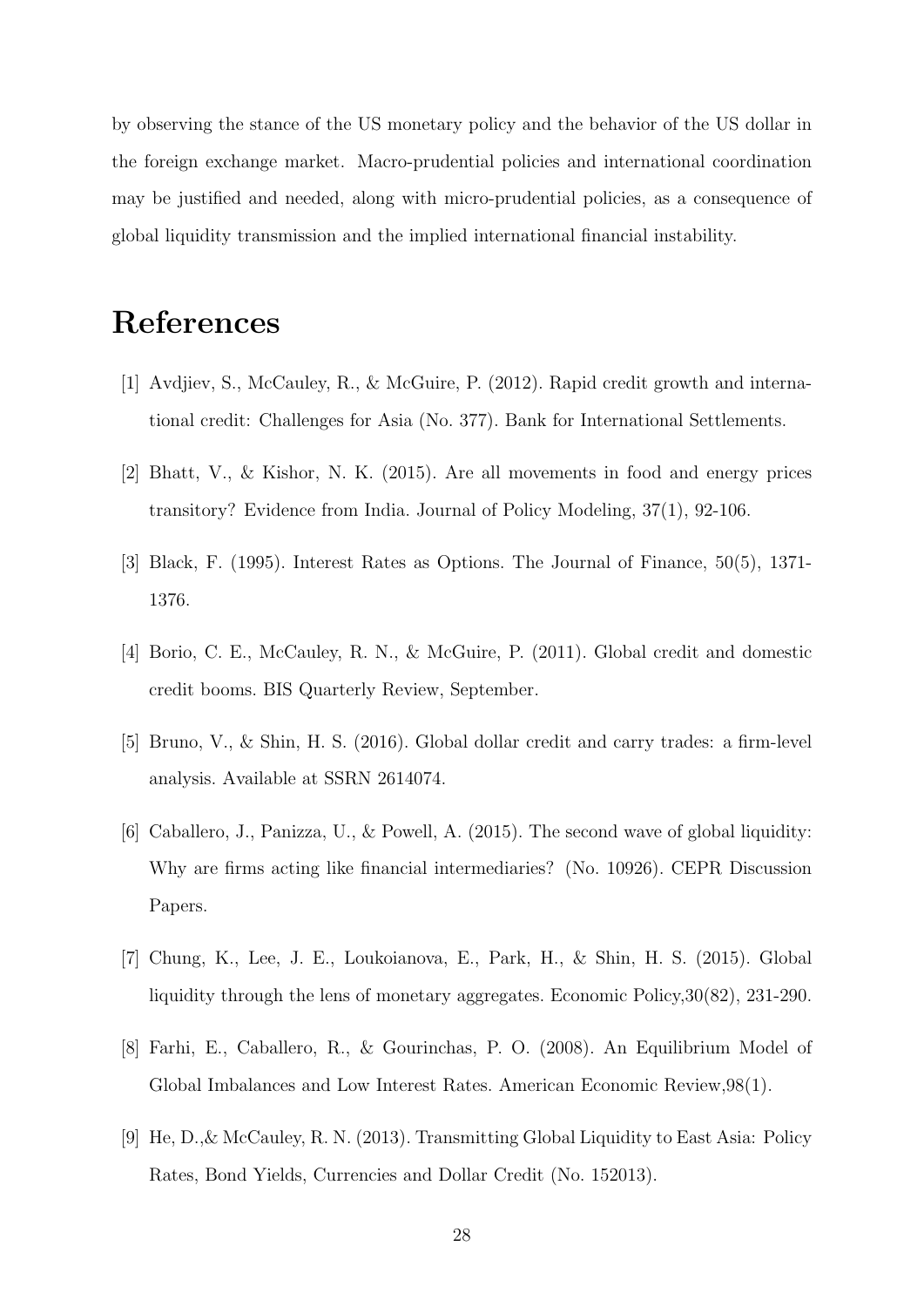- [10] Hoffmann, A. (2014). Zero Interest Rate Policy and Unintended Consequences in Emerging Markets. The World Economy, 37(10), 1367-1387.
- [11] Kim, C. J., & Nelson, C. R. (1999). State-space models with regime switching: classical and Gibbs-sampling approaches with applications (Vol. 2). Cambridge, MA: MIT press.
- [12] Landau, J. P. (2011). Global liquidity-concept, measurement and policy implications. CGFS Papers, 45.
- [13] Leijonhufvud, C. (2007). Financial Globalisation and Emerging Markets Volatility. The World Economy, 30(12), 1817-1842.
- [14] Lombardi, M., & Zhu, F. (2014). A shadow policy rate to calibrate US monetary policy at the zero lower bound (No. 452). Bank for International Settlements.
- [15] McCauley, R. N., McGuire, P., & Sushko, V. (2015). Dollar credit to emerging market economies. BIS Quarterly Review December.
- [16] McCauley, R. N., McGuire, P., & Sushko, V. (2015). Global dollar credit: links to US monetary policy and leverage. Economic Policy, 30(82), 187-229.
- [17] McKinnon, R. (2010). Rehabilitating the unloved dollar standard. Asian-Pacific Economic Literature, 24(2), 1-18.
- [18] McKinnon, R., & Schnabl, G. (2012). China and Its Dollar Exchange Rate: A Worldwide Stabilising Influence? 1. The World Economy, 35(6), 667-693.
- [19] McKinnon, R. I. (2013). The Unloved Dollar Standard: From Bretton Woods to the Rise of China. Oxford University Press.
- [20] Morley, J. C. (2007). The slow adjustment of aggregate consumption to permanent income. Journal of Money, Credit and Banking, 39(2-3), 615-638.
- [21] Morley, J. C., Nelson, C. R., & Zivot, E. (2003). Why are the Beveridge-Nelson and unobserved-components decompositions of GDP so different?.Review of Economics and Statistics, 85(2), 235-243.